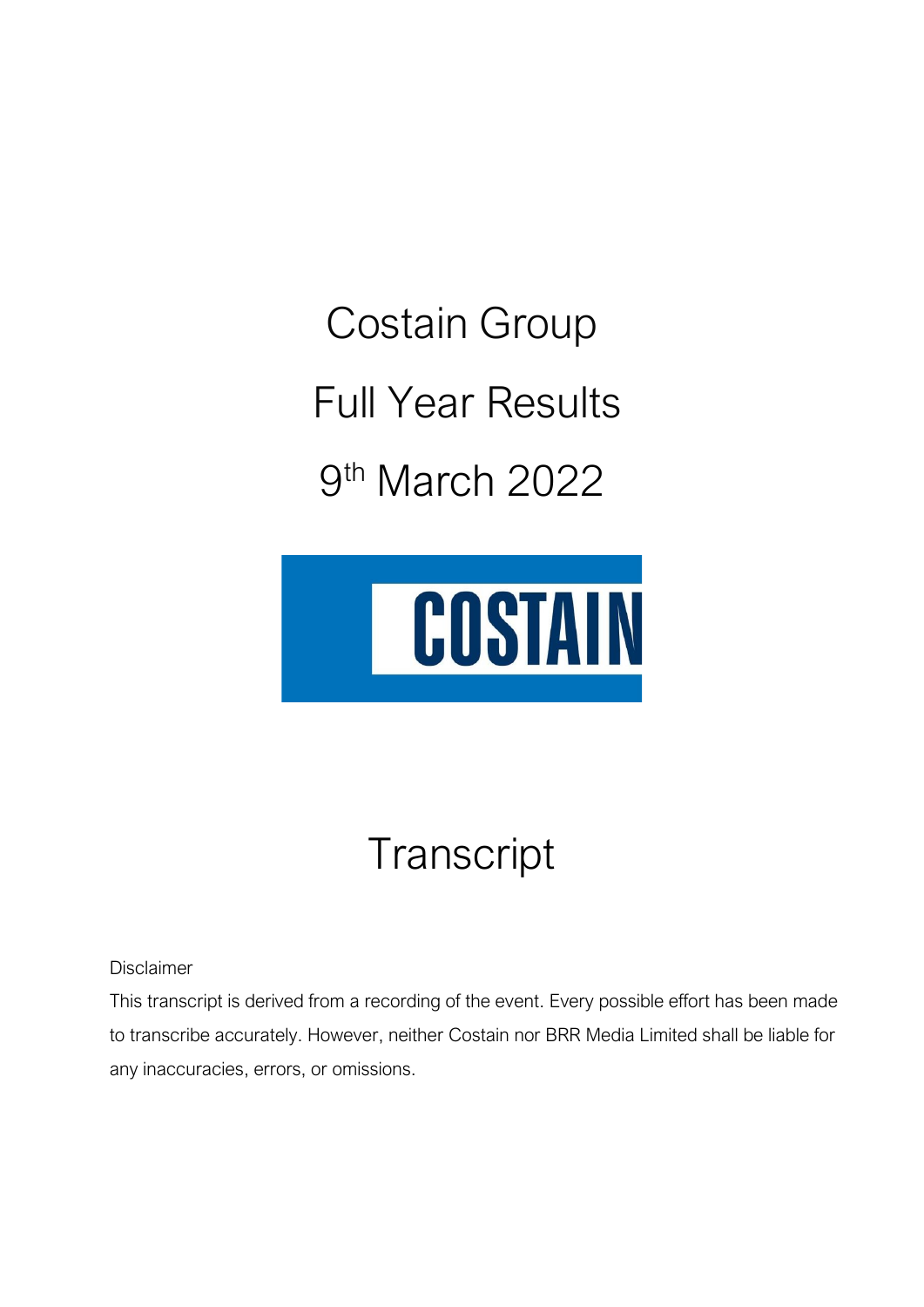Alex Vaughan: Hello. And welcome to Costain's full year results presentation for 2021. I'm Alex Vaughan, CEO for Costain. And following a brief introduction from me, Helen Willis, our group CFO, will present the financial results before I return to provide a strategic update ahead of our facilitated Q&A session.

- Alex Vaughan: Now, before introducing the results presentation, I wanted to step back and take a moment to talk about how we have changed our business since I became CEO and to reflect on what we have achieved during 2021. We had another strong year of performance last year, delivering contracts well, securing the right type of new work and increasing our position on consultancy and digital frameworks for our clients. Cementing our position as a valuable strategic partner for our clients.
- Alex Vaughan: We have importantly drawn a line under our contract issues. And the last of which had been contracted as far back as 2016. Having learnt the key lessons from these two contract issues and operating very differently, Costain is now a strong, resilient business, as is evidenced from delivering adjusted earnings in line with expectations for the last two years.
- Alex Vaughan: Now, last year, we completed an update of our strategy that confirmed our hypothesis for significant growth of profits and margins. And we have a clearer plan built on a really good progress we've made over the past two years, and a clear ambition to significantly increase the value of Costain. The business leadership is a diverse mix of experts, focused on delivering our ambitions and continuously strengthening the business.
- Alex Vaughan: Today, we are partners on our client's strategic long term investment programs. We have a broad team of experts. We are a leading modern contractor, a sizeable value adding consultant, and an emerging digital partner, shaping a more productive and greener future. We are the new type of company who is best positioned to benefit from helping our clients meet their changing needs.
- Alex Vaughan: Now moving to the results presentation, the key highlights are that we've delivered adjusted profits for full year '22, that have increased by 67% to £30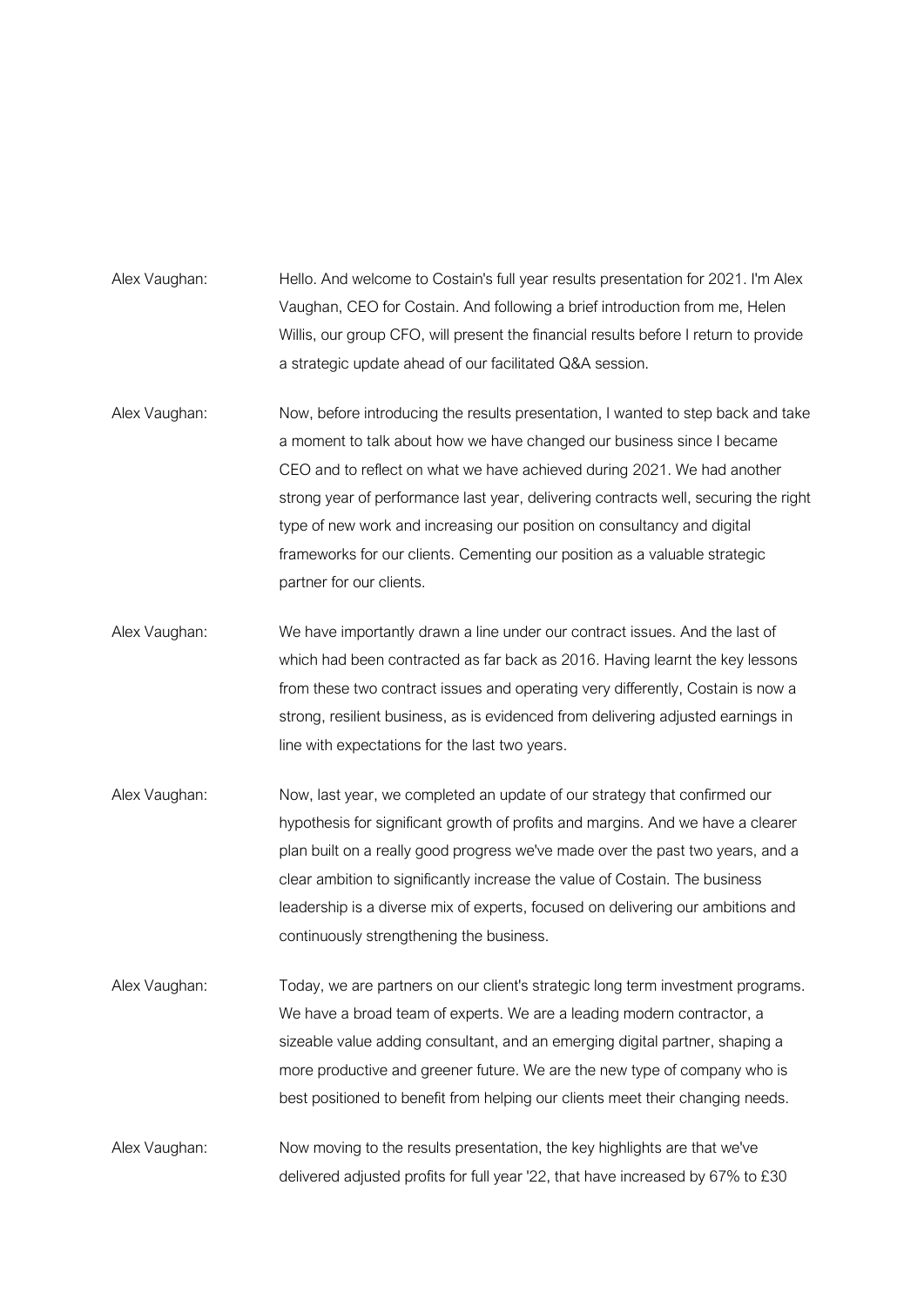million and are in line with expectations. We've got strong cash generation and a good net cash position. We have drawn a line under the legacy contract issues. And we have completed a detailed strategy update, reinforcing our opportunity. We have the leadership and strategy to deliver strong growth. And have a positive outlook with a good, secured revenue for the full year '22. Helen.

Helen Willis: Thank you, Alex. I will start by taking you through the headline financial performance for the full year. You will remember from previous results announcements that in order to provide clarity on the performance of the group and divisions, we've reported revenue and operating profit and earnings per share on an adjusted basis, as well as on a reported basis.

Helen Willis: I'll explain the differences between these statutory reported and adjusted metrics as we progress through the slides. For now, I'll focus on the adjusted metrics. Adjusted revenue is up 10% on last year, largely reflecting strong growth in transportation from national highways and HS2. Adjusted operating profit was £30.1 million for the full year, in line with expectations and up 67% on last year.

- Helen Willis: We returned a 0.9 percentage point improvement in adjusted operating margin as well, at 2.6% for the year. Adjusted earnings per share was a 9.6p compared to 5.8p last year, a growth of 65%. Year end cash was strong at £119.4 million. And we returned a strong free cash flow of £38.9 million. An increase of 23% over the £31.6 million delivered last year, where free cashflow is defined as our cashflow from operating activities, excluding adjusting items, less capital expenditure.
- Helen Willis: Now, turning to slide seven and our revenue walk. Focusing to start on the middle of the slide, you can see adjusted revenue has grown by 10.1% to £1.179 billion. This was driven by transportation division, adjusted revenue growth of 19.3% as we saw good growth in both road and rail, with integrated transport largely flat year on year. This growth in transportation, more than offset in 8.9% adjusted revenue decline in natural resources, reflecting reductions in water and energy, which were partially offset by growth in our defence sector.

Helen Willis: Moving now to the bars either side of the chart, these represent the adjustments made to our reported revenues and relate to significant contract provisions that were taken during the periods. On the right, a revenue adjustment of £43.4 million was taken in relation to the settlement of the Peterborough and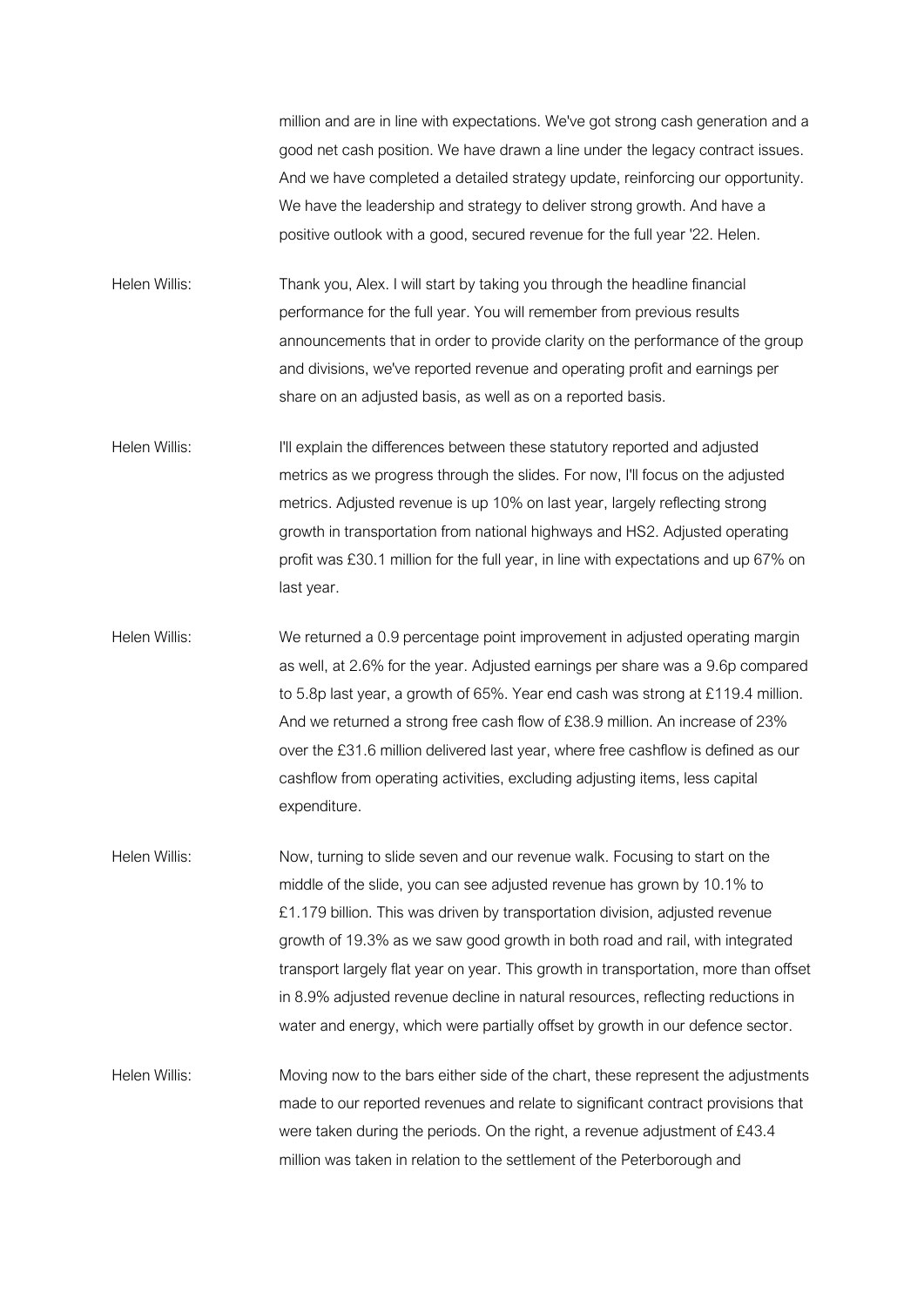Huntingdon contract during FY21, resulting in a reported revenue of £1.135 billion for the year.

- Helen Willis: On the left, you will remember that during the prior year we took revenue adjustments totally £92.1 million on the A465 and Peterborough and Huntingdon contracts as well as against a contract, ASF South, that completed a number of years ago, resulting in a reported revenue of £978 million for FY20.
- Helen Willis: Next slide eight and the operating profit walk. Again, focusing on the middle of the slide to start with looking at the dark blue bars, you can see our adjusted operating profit has grown by 67.2% from £18 million to £30.1 million in line with expectations. Growth was driven by improvements across transportation resulting in a £21.3 million increase in divisional adjusted operating profit. Partly offset by the weaker performance in natural resources, which saw a reduction in divisional adjusted operating profit of £8.3 million.
- Helen Willis: Central costs were £1.2 million higher year on year. And we benefited to the tune of £0.3 million on our year on year comparatives following the disposal of loss making Alcaidesa in FY20. Adjusted operating margin was 2.6%, an improvement of 0.9 percentage points on last year. The improvement in adjusted operating profit and margin reflects the conclusion of lower margin work and an increased proportion of consulting and digital services.
- Helen Willis: Moving to the bars either side of the chart. Again, these represent the adjustments made to our reported operating profit and largely relate to the significant contract provision taken during the periods on the legacy contracts, A465 and Peterborough and Huntingdon. On the right, you can see significant contract provisions were taken in the year, amounting to £39.2 million. As I mentioned before, a provision of £43.4 million was taken in relation to the settlement to the Peterborough and Huntingdon contract, along with £4.6 million of other costs associated with the dispute.
- Helen Willis: We also released a provision of £8.4 million on lower than provided final costs relating to the A465, which has now been opened. Other adjusted items of £4 million were also recognised, resulting in a reported operating loss of £9.5 million. On the left, you can see provisions taken last year, total £99.7 million on A465 and Peterborough and Huntingdon contracts, as well as against the contract ASF South that complete a number of years ago. We also recognised £10.3 million of other adjusting items, largely on the impairment of goodwill on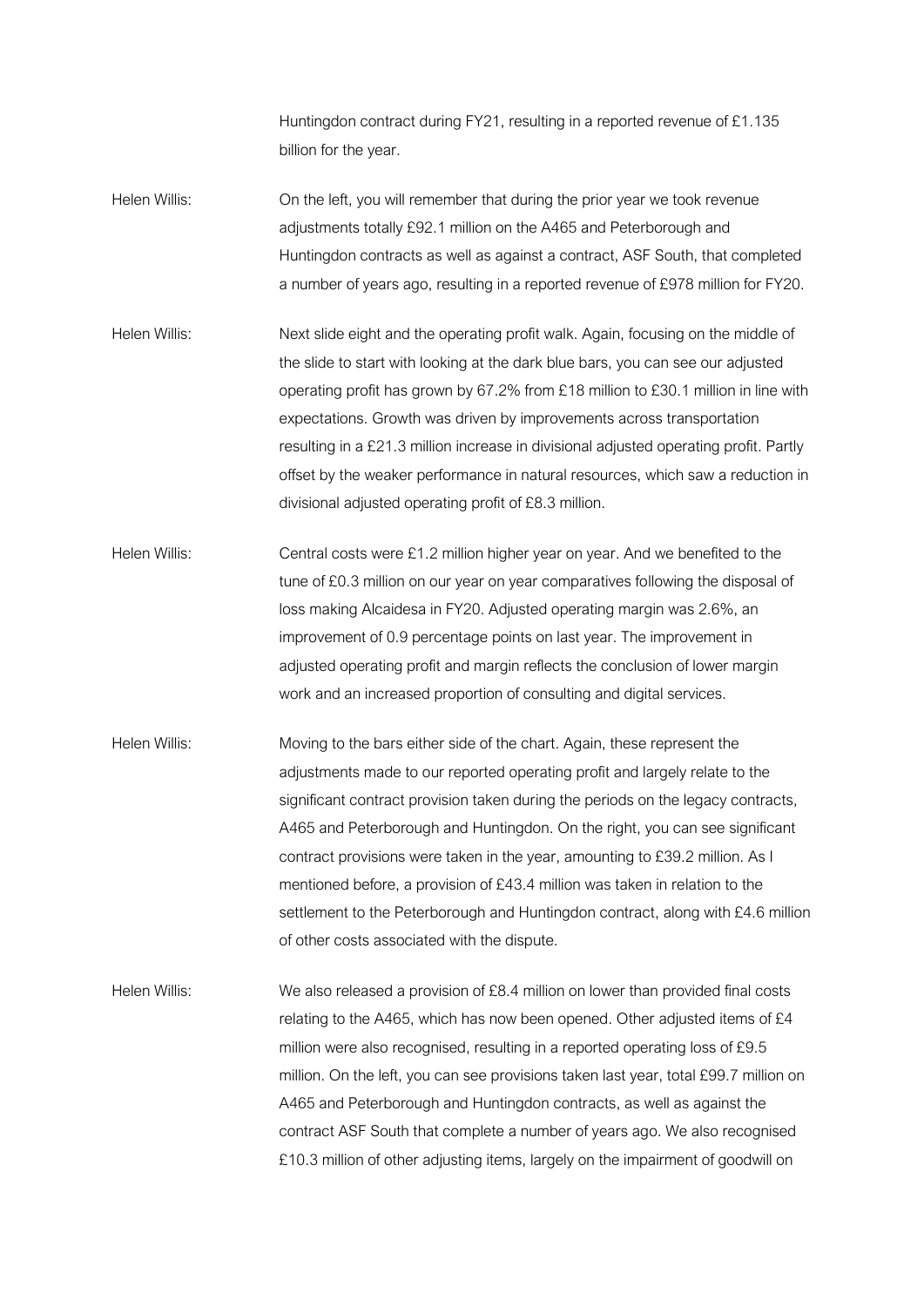our natural resources division, which resulted in a reported operating loss of £92 million for FY20.

- Helen Willis: Now let's turn to the performance of each of our divisions in a little more detail. And first on slide nine, transportation. Transportation adjusted revenue growth was 19.3% over FY20. Adjusted revenue for road increased by £93.7 million or 29.7% on the prior year on increased work with our strategic partner, National Highways. Adjusted revenue for rail increased by £50.1 million or 16.3% on the prior year, principally as a result of HS2, which increased in the year as a substantial completion of the enabling works was achieved. And we benefited from the full year impact of the construction phase of the main works program. Our work on the Gatwick Airport station project for Network Rail also increased in the year.
- Helen Willis: Integrated transport was largely flat year on year. And we commenced the revitalisation of the A40 Westway for transport for London during the year. Transportation adjusted operating profit grew by 106% in the year, from £20.1 million last year to £41.4 million this year. Returning an adjusted operating margin of 4.8%, up two percentage points on FY20, due to more effective contract management and out-performance on a number of contracts.
- Helen Willis: During the year, we secured £248 million of new work. Revenue secured for FY22 for transportation stands at £764 million against a prior year comparative of £762 million. Looking ahead, we continue to see multi-year revenue growth in our work for HS2 and Network Rail, alongside further local government and integrated transport opportunities.
- Helen Willis: Moving to slide 10 and natural resources. Natural resources adjusted revenues were 8.9% lower than FY20. Adjusted revenue for water declined by £23 million, or 10.3% on the prior year, driven by lower volumes of activity in the AMP7 water programs, as clients adjusted their year one projects due to COVID-19. As the year progressed, volumes improved as the two year programs commenced and we are encouraged by our exit run rate from the year.
- Helen Willis: Adjusted revenue for energy declined by £15.5 million or 17.7% on the prior year. In H1, we saw a number of contract awards deferred into H2. And while H2 saw high demand for our engineering teams, this was not enough to compensate for the year as a whole. We see strong momentum into FY22, building on the success of the second half.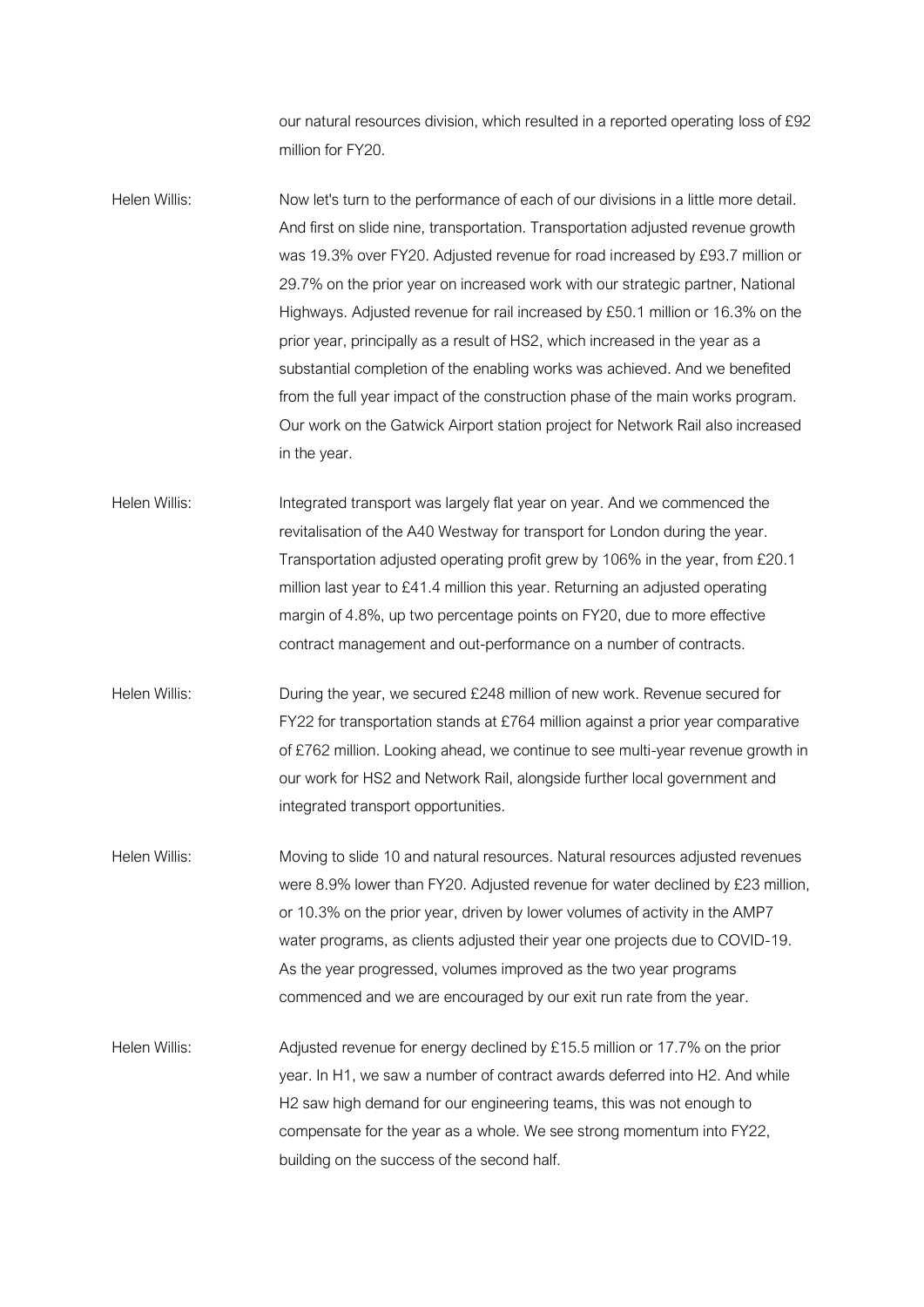- Helen Willis: Adjusted revenue for defence increased by £7.8 million or 22.3% on the prior year, resulting in good growth in the year, albeit from a small base as we grow our footprint in this area. Natural resources returned an adjusted operating loss of £2.6 million against a profit of £5.7 million in FY20, with operating margin for natural resources on an adjusted basis down 2.1 percentage points. Reflecting the lower revenue and increased costs, particularly within the water sector.
- Helen Willis: Within the adjusted results for natural resources, we have recognised a £6.2 million provision in respect of a defect in a subcontractor's works for a contract in the water sector. We expect the majority of the rectification costs to be recoverable. During the year, we secured £185 million of new work. Revenue secured for FY22 for natural resources stands at £271 million against a prior year comparative of £278 million.
- Helen Willis: Looking ahead, after lower activity in FY21, we expect to deliver growth across our water activities in FY22, as client investment programs are implemented. We see further opportunities for growth across energy, supporting de-carbonisation and a defence where we are broadening our market position to cover all strategic fence and security infrastructure.
- Helen Willis: Moving to slide 11 and our balance sheet. The balance sheet has strengthened, with net assets increasing from £156.5 million last year to £199 million at the year end FY21. This strengthening was driven in part by higher net cash of a £119.4 million against £102.9 million last year on our strong cash flows. More on these on the next slide. As well as recognition of a pension surplus of £67.1 million. This represents a movement in the account evaluation from a deficit of £5.6 million last year, primarily due to the re-measurement of financial assumptions.
- Helen Willis: The next triennial valuation of the Costain pension scheme has an effective date of 31st of March 2022. Initial results are expected from the trustee's actuary in July '22. And discussions on these are expected to take place over the second half of 2022. We have until June of '23 to finalise evaluation.
- Helen Willis: Other movements of note include a reduction in trade receivables and other assets, driven by a significant reduction in contract assets and an increase in trade payables and other liabilities, mostly driven by the recognition of the Peterborough and Huntingdon settlement provision. Underlying this represents a strong improvement in our working capital position.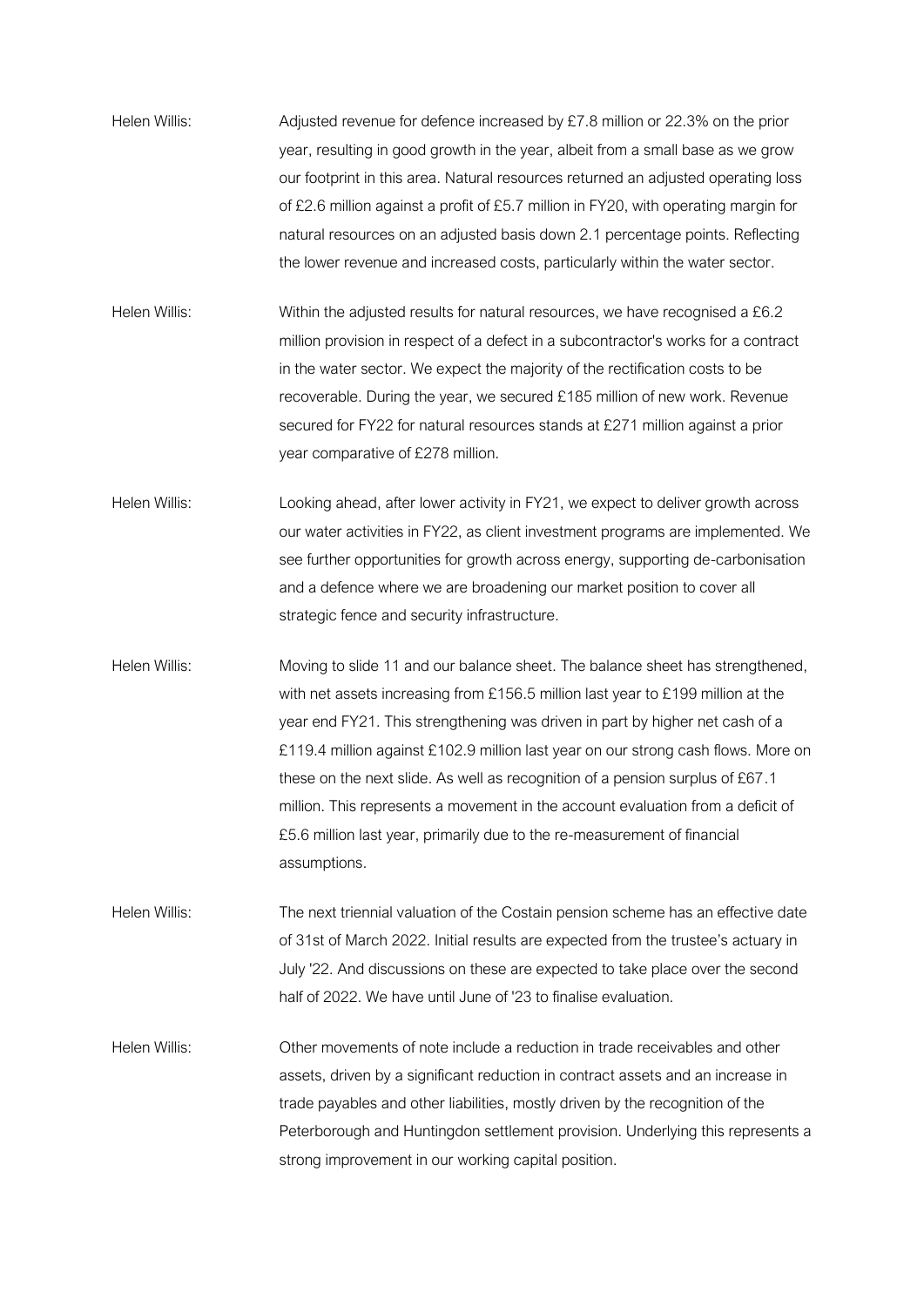Helen Willis: Moving now to slide 12 and the cash bridge. Net cash has increased from £102.9 million last year to 119.4 million for FY21. The highlight for me on this bridge is the green cash flow from operating activities of £51 million over the year, excluding pension deficit contributions. This is a result of a relentless focus on cash collection and the resolution of compensation events.

Helen Willis: To the left of this, there are cash flows on adjusting items of £11.6 million, which represent cash out flows in the year on the two legacy contracts. These are essentially further cash costs which we have as expected incurred on the finalisation of these contracts. We make cash contribution payments to the pension scheme of £9.9 million over the course of the year and incurred capital expenditure of £2.2 million. Taking these together with our adjusted cashflow from operations results in our free cashflow for the year of £38.9 million, up 23% on FY20.

Helen Willis: After lease payments of £10.8 million and repayment of borrowings of £8 million over the year, we've ended FY21 at a net cash position of £119.4 million. The prompt payment code continues to be a real focus for us. We've consistently achieved the target of 95% of invoices paid within 60 days. Payment in respect to the settlement of the Peterborough and Huntingdon contract was made after the FY21 year end and amounted to £43.4 million. We remain in a strong net cash position with positive Costain cash balances following this payment.

Helen Willis: Moving to slide 13, we take a look at our cash and banking facilities. As I just mentioned, year-end cash was strong, and the net cash position comprised: cost-end cash balances of £101.3 million compared to £89.8 million in FY20. Cash held by joint operations, which will continue to decrease, were £58.1 million compared to £61.1 million at FY20. And lastly, borrowings of £40 million compared to £48 million at FY20, and these are quoted before arrangement fees.

Helen Willis: During the year, the group's average month-end net cash balance was £107 million as compared to £73.8 million over FY20. Importantly, this was consistent throughout 2021, as you can see from the graph on the slide.

Helen Willis: The group continues to maintain sufficient committed facilities to meet its normal funding requirements over the medium term. And as at the 31st of December 2021, these committed facilities totalled £310 million in contract bonding and bank facilities. Bank facilities of £171 million include a revolving credit facility of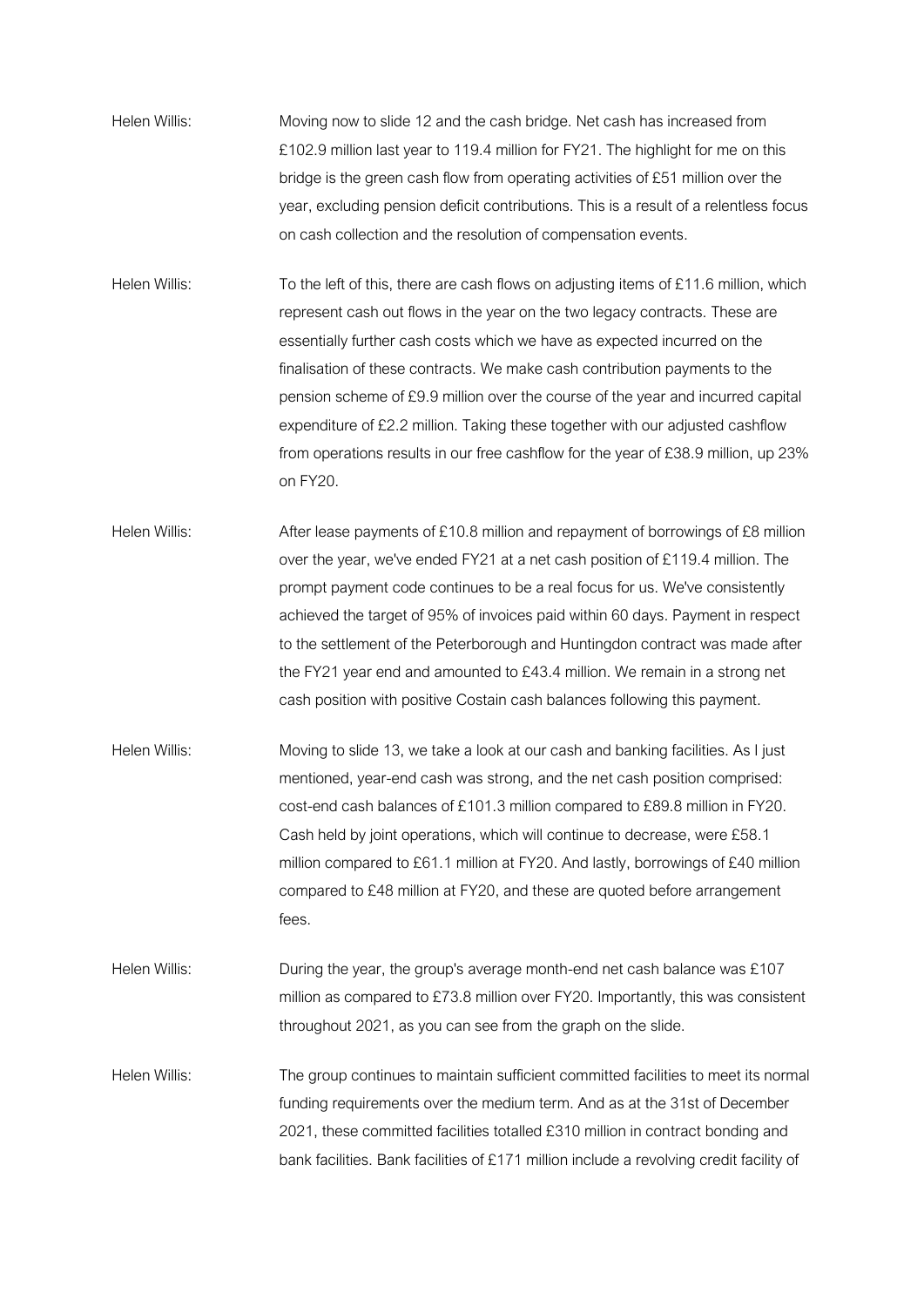£131 million and a term loan of £40 million. These mature in September 2023, and we are already undertaking refinancing activities.

- Helen Willis: The objective of our strategy is to deliver long-term value to shareholders while maintaining a strong balance sheet that underpins our financial position. Costend has targeted a dividend cover of around three times adjusted earnings, taking into account the free cash flow generated in the period.
- Helen Willis: It's important that we maintain a strong balance sheet that will support investment in the business to drive growth. Given the final settlement payment made after the close of the financial year in respect to the Peterborough and Huntingdon contract, the board does not consider it appropriate to recommend and a final dividend this year, despite the group's improved operating and adjusted cash performance.
- Helen Willis: We recognise the importance of dividends to shareholders and will continue to review the timing of the reinstatement of future dividends in the light of the group's performance, cashflow requirements, and the importance of maintaining a strong balance sheet.
- Helen Willis: Now moving on to our order book on slide 14. The order book and secured revenue are defined as revenue from contracts which are partially or fully unsatisfied and probable revenue from water frameworks included at the allocated volume.
- Helen Willis: Our order book stood at £3.4 billion at the year-end against a prior year position of £4.3 billion, reflecting our client's five-year investment programs, greater discipline in contract selection, and the shorter lead time of consulting and digital work. The order book evolves as contracts wind down and new contracts are added. Therefore, it does not provide a complete picture of potential future revenue.
- Helen Willis: In addition to the contracted order book, we have a further £900 million of contracts where we are preferred bidder, and around 50 further secured frameworks for higher margin, consulting, and digital services that will yield meaningful revenue each year. As a consequence, our already secured revenue for FY22 at the year-end is more than a billion pounds. We expect to make further progress in FY22. We're well positioned with more than a billion pounds of group revenue secured already for the year.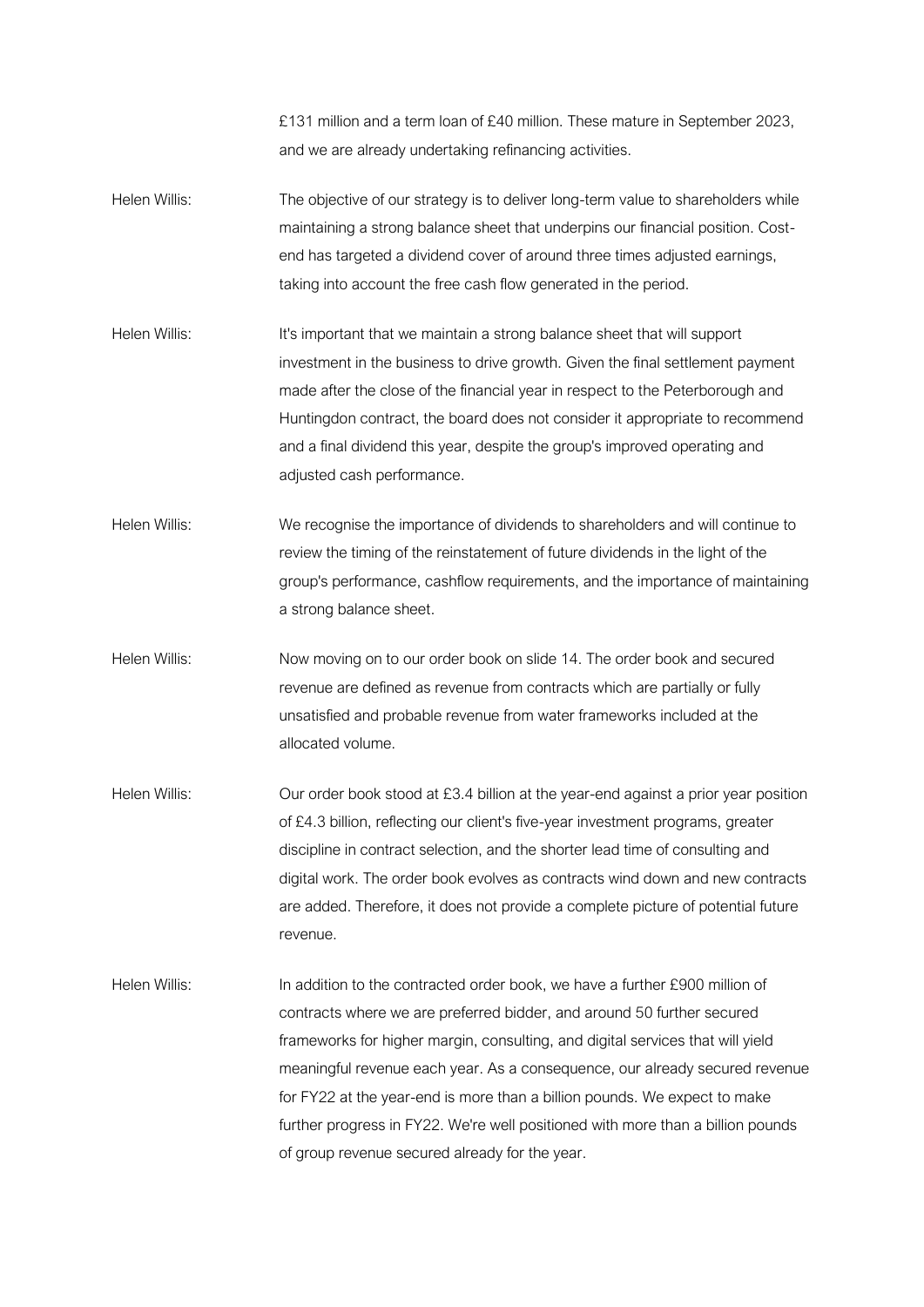Helen Willis: Looking ahead, whilst we've entered the new year with good momentum, we are mindful of the macro economic backdrop, and we continue to monitor and work to mitigate headwinds in commodity and energy costs, as well as challenges in the supply chain. We remain confident in the group strategy and the longer term prospects.

Helen Willis: With that, I'll hand you back to Alex.

Alex Vaughan: Thank you, Helen.

Alex Vaughan: Now I'm going to take you through our forward strategic direction, building in the context of the good progress we're already making. As I've outlined in previous presentations, our national infrastructure is facing enormous change. With challenges such as climate change, resource scarcity, increased performance expectations, and economic and environmental resilience drivers, all more urgent than ever today. Now we have purposely positioned ourselves in those key markets where committed strategic investment is being made to meet critical national needs and where we can true differentiate ourselves.

- Alex Vaughan: The UK's infrastructure is being shaped by the need to meet the realities of climate change. To ensure we maintain security of our natural resources, improve the performance of our infrastructure networks by embracing the digital revolution and enable our communities and businesses to thrive.
- Alex Vaughan: Now, the UK government, in their National Infrastructure Pipeline, announced over £650 billion of investment in the UK's infrastructure to meet these national needs. Our clients, those blue-chip organisations who are responsible for providing our critical national services in our chosen markets, predominantly operate through underwritten and committed five-year business plans. Importantly, Costain has secured positions on these investment programs to deliver pioneering solutions to ensure that our clients achieve their business plan outcomes.
- Alex Vaughan: Now, through a strategy update last year, we have confirmed our hypothesis that these markets and our clients committed investment programs through a broader offer provide a significant opportunity for us to continue to drive growth in profits and increase the value of Costain.

Alex Vaughan: Addressing these challenges presents a huge opportunity, and in my mind, that requires a new kind of company. Now, we bring together a unique mix of experts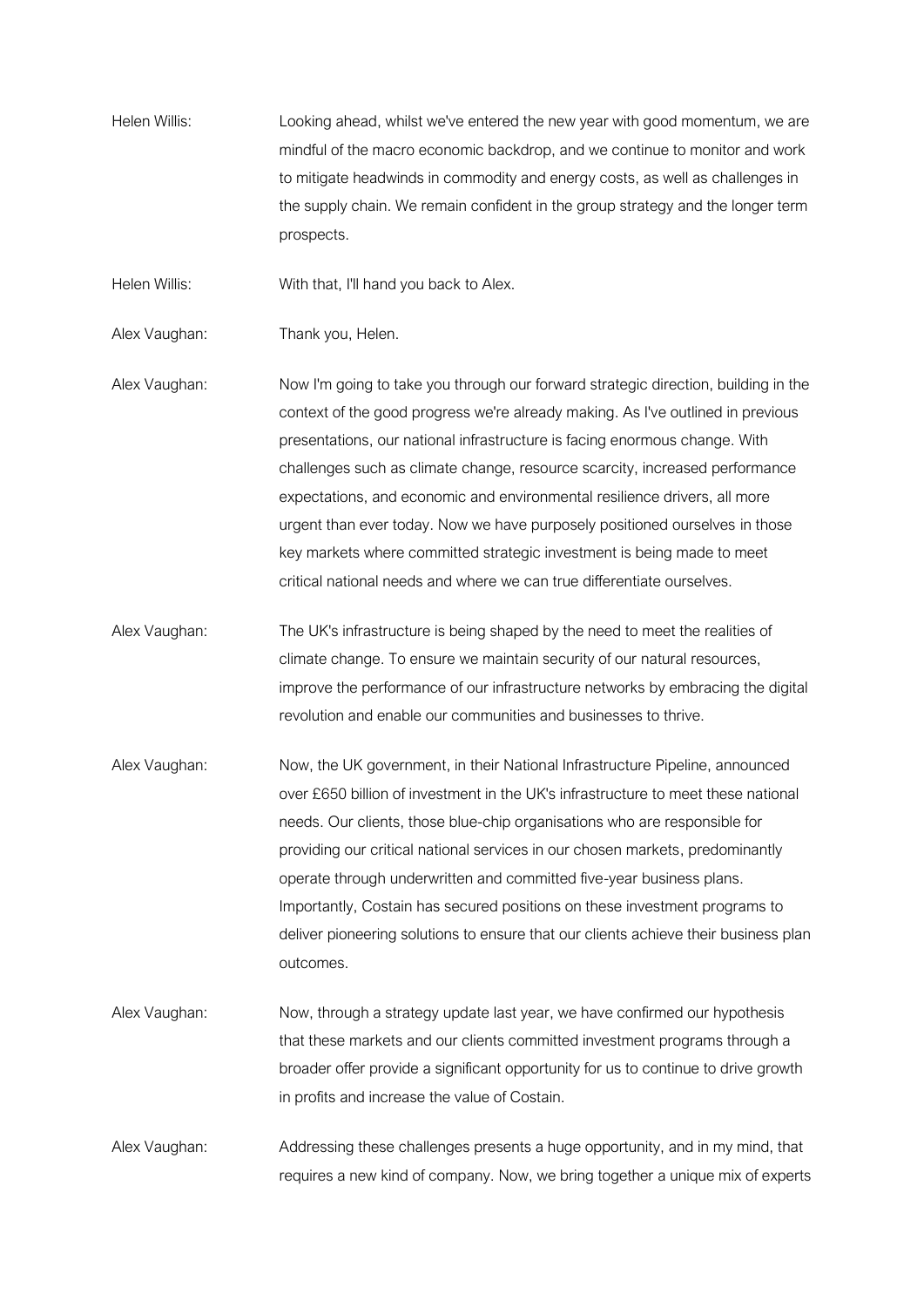and we act as construction, consulting, and digital partners. We are not defined by the service we provide, but by being wholly focused on meeting the broad needs of our chosen blue-chip clients.

- Alex Vaughan: I genuinely believe we are different, and that that difference is valuable. We have aligned our business to meet our clients' changing needs, and to truly do this, you need to be able to offer a broader solution.
- Alex Vaughan: Now, we are a business that influences and shapes the solutions to meet new needs. For example, we are developing a first of a kind hydrogen storage facility solution for HyNet to support the UK's energy transit. Now, the facility is to enable excess hydrogen to be stored underground in salt caverns during low demand periods and discharged into the gas network during peak periods. It will store enough gas to heat 750,000 homes for a year.
- Alex Vaughan: Now, we also support clients with their wider business needs. For example, leveraging our rail delivery expertise in now helping Network Rail with their strategic infrastructure planning, identifying new approaches, which are both faster and more efficient. We're doing this through our positions on two consultancy frameworks that we hold with Network Rail.
- Alex Vaughan: We're also expertly supporting the delivery of capital investment programs. Primarily as a leading contractor on programs such as HS2, National Highway programs, water frameworks, Tideway, rail infrastructure, et cetera. However, we are also now one of the leading delivery partner or program management organisations. Where through our growing consultancy role, leveraging our delivery expertise, we oversee capital investment programs for AWE, Cadent, and Babcock.
- Alex Vaughan: Increasingly important, we're helping our clients optimise the performance of their business operations. For example, where we're helping United Utilities to transform their asset maintenance programs, or where we are supporting EDF to extend the life of their existing nuclear generation freight, or even where we're helping three water companies to optimise their existing network performance and avoid regulatory failures. And where our digital infrastructure provides highway safety and resilience, as well as where we are supporting central government in their infrastructure resilience planning.
- Alex Vaughan: Now, by being a truly strategic partner, not shaped or constrained by a particular service offer, who supports its clients across the full value cycle of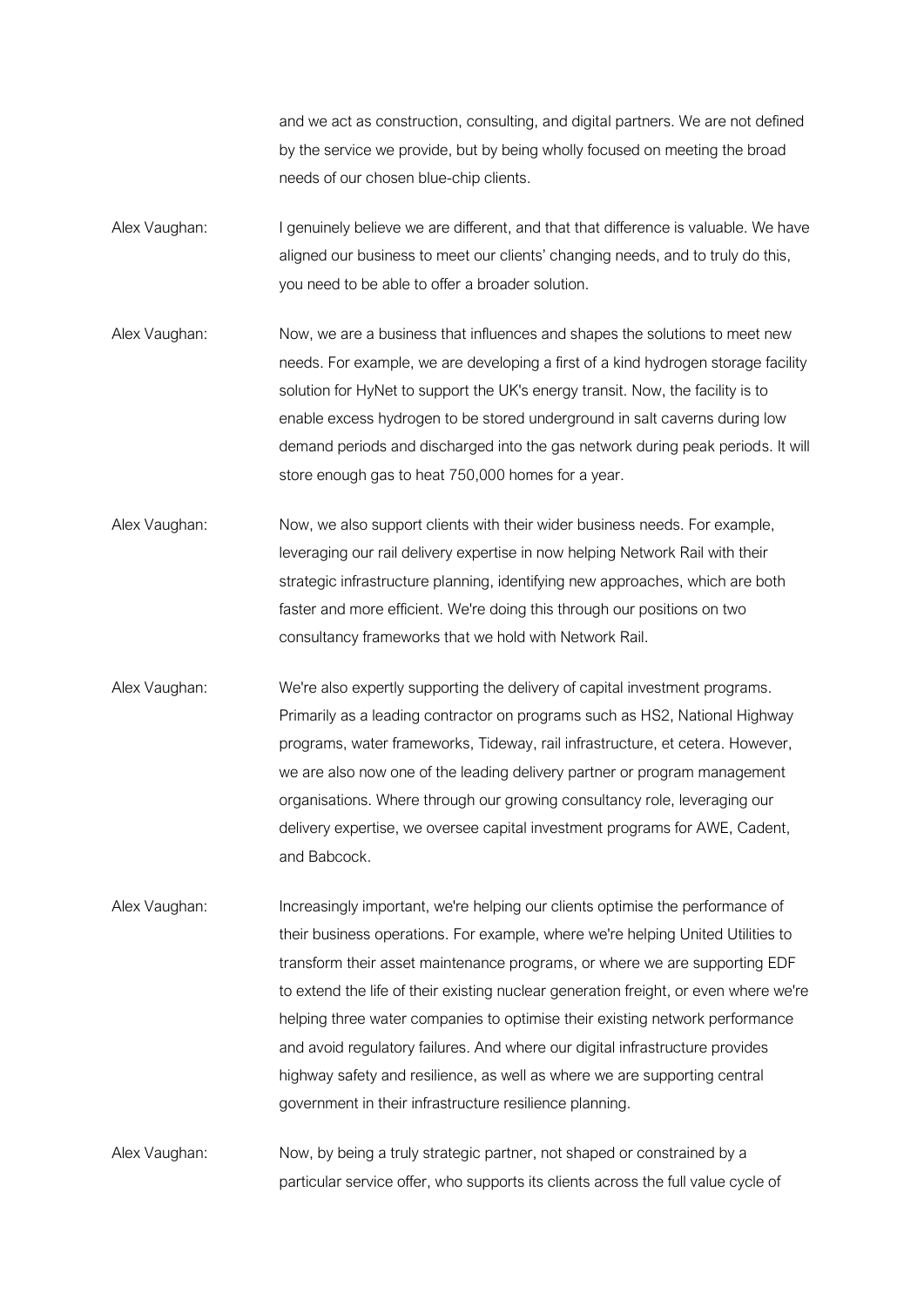their business, we will broaden our services, grow our business through an increased addressable market, and increase our profits and margins.

- Alex Vaughan: Sadly, we have had two problem contracts. And while I'm glad we're putting them behind us, I want to reinforce that since becoming CEO, I have transformed the way we secure the right type of new work and effectively deliver our operational activities.
- Alex Vaughan: Now, two years ago, we undertook a root-and-branch review of our work winning and contract management processes. And in winning the right type of new work, we've made a number of changes.
- Alex Vaughan: Now, following an early identification of opportunities within our pipeline, we actively work with our clients to shape the nature of their contract strategy, leveraging the government's construction playbook to ensure we have a fairer and reasonable risk or reward environment.
- Alex Vaughan: Now, one example of the success of doing this is transforming one of our energy client's approaches from a traditional EPC form of contract to a more collaborative Project 13 Alliance contract with a significantly reduced and balanced risk transfer.
- Alex Vaughan: We've also put in place a clearer contract framework of our commercial expectations, against which we govern every new work opportunity, being selective in the work we wish to secure. Now, we are robust in declining opportunities that vary from this framework, where for us, the opportunity just has an unacceptable risk profile. And we recently rejected a significant five-year framework for one water company where, quite frankly, the contract would've committed us to take the risk on their business plan with little recourse for any errors in that plan.
- Alex Vaughan: Now, once we agree to progress with a tender opportunity, all of our contracts and tenders have a risk review undertaken by a team independent of that bid team. This has been invaluable in ensuring that we have a fresh set of eyes reviewing every opportunity. And this is all supported by a restructured legal function, which with senior commercial lawyers now embedded in the divisions and therefore involved throughout the contracting process to ensure that our contracts are adequately reviewed and managed.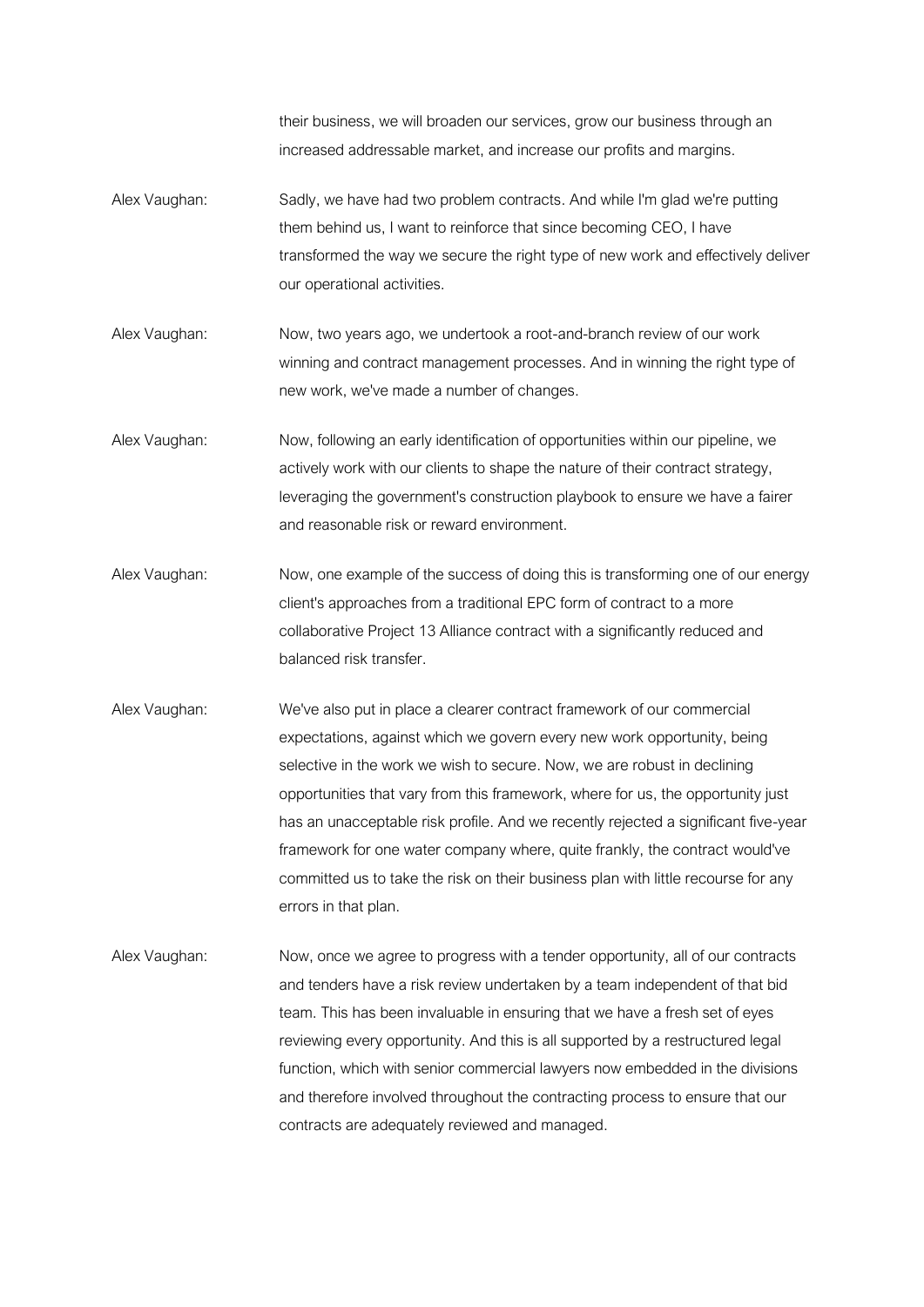- Alex Vaughan: In summary, we work to shape the contract to meet our expectations. We're highly selective. We strictly police the risk and terms of any contract. We independently ensure and verify the tender approach and have put in place the right team to ensure we are legally well protected.
- Alex Vaughan: Now, importantly, not only do these actions protect us, but they are also increasing the number of opportunities we can pursue and are improving our risk return position. Now, once a contract has been signed and is operational, there are a further series of measures in place to ensure that our delivery is assured and unlocks upside potential.
- Alex Vaughan: Two years ago, we implemented our Operational Excellence model across all new and long-term contracts. This encompasses all the functions of change management, design management, project management, commercial management, et cetera, and is our best practice framework for contracts to adhere to with monthly assurance reviews to ensure that we are working to these brilliant basics.
- Alex Vaughan: Now, this not only ensures we deliver our contracts effectively, but has also increased our contract margins, and as a direct result of rigorously working to OEM. For example, one of our highway contracts recently completed significantly ahead of program, below budget, and secured a number of our clients upside incentives.
- Alex Vaughan: The financial performance of every contract is reviewed monthly with an increased holistic assessment of the potential performance outcomes, risks, and opportunities. This ensures that we avoid any confirmation bias and challenge ourselves as to what the potential outcomes could be, both good and bad, and what actions we can take to address them. Such a review ensures we create the right environment and opportunity to openly discuss both those opportunities and challenging and ensures that senior management are engaged, and actions taken at pace.
- Alex Vaughan: Now positively, not only are these change is protecting the performance of the business, but they're also unlocking better performance. Now all of these measures were put in place two years ago and have been operating effectively over that time. And they have supported our inline performance and will continue to do so moving forwards.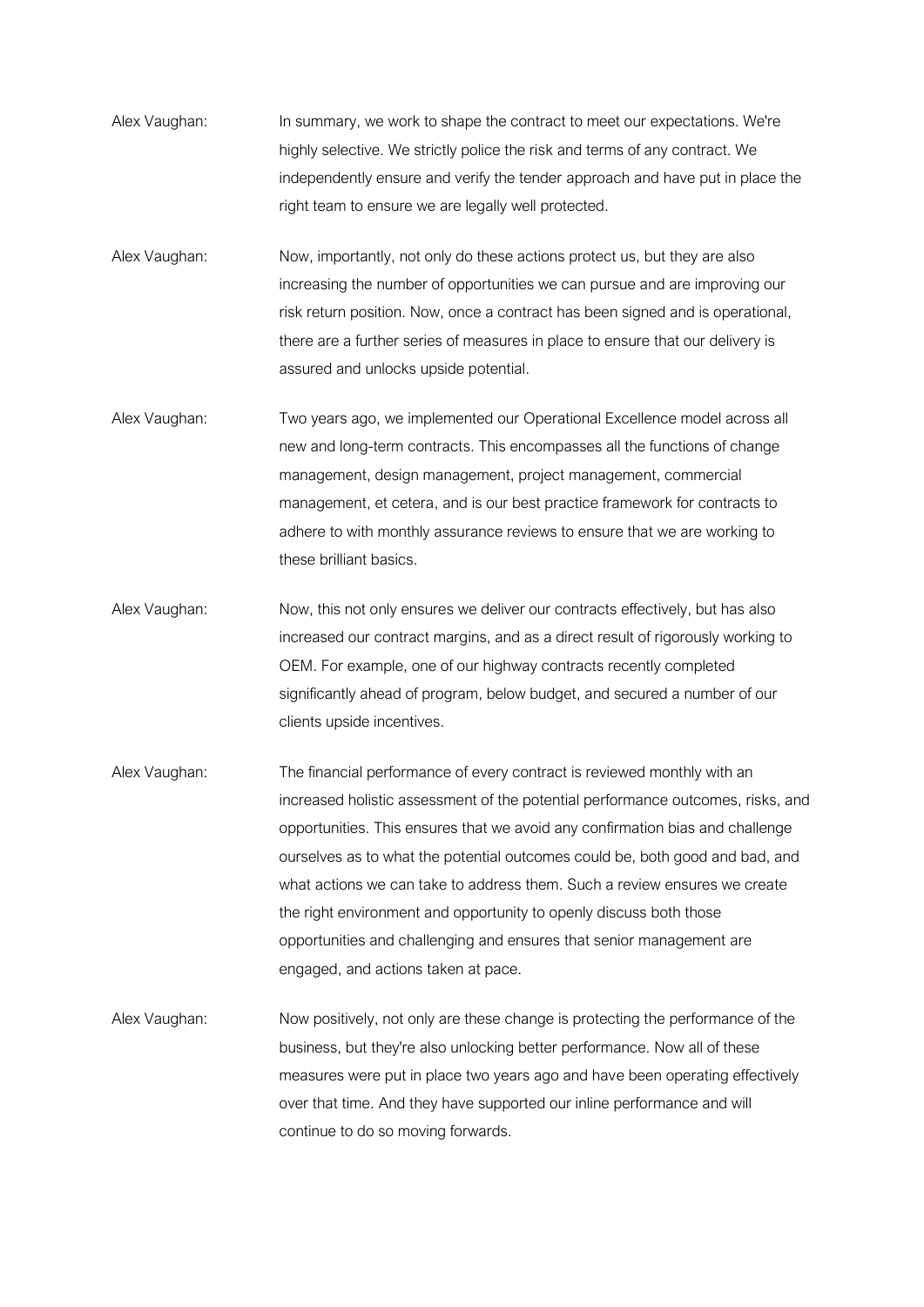Alex Vaughan: Now with our clear market focus, differentiated offer and assured delivery, I want to talk about three levers in how we are going to deliver growth in both profits and margins.

Alex Vaughan: Firstly, over the past two years, we have now built a very strong core to our business. We have secured and are working on the majority of the five-year investment programs for our clients across transportation and water, including HS2, regional delivery partner programs, CP6, and AMP7. We have built a leading position as a business shaping the energy transition, and have a growing defence business. And we have secured positions on over 50 consultancy and digital frameworks from which we will now grow our services. And a measure of that is we've now been recognised by the Financial Times for the third year as one of the UK's leading management consultancies.

Alex Vaughan: Secondly, through our strategy update, we have identified four primary growth areas; returning to being a top 10 partner for Network Rail through their CP7 programs which we're currently active tendering, taking vantage of the growing investment in green energy, leveraging our strong position, shaping that market and we're seeing an increased momentum in this area this year, targeting the increased investment through local and devolved governments which aims to support regional growth and connectivity and this includes investment as part of the integrated transport plans, and building our digital expertise with our new leadership team to become a leader in the digital transformation of infrastructure performance.

Alex Vaughan: And thirdly, through increasing our margins through a better and broader mix of services. We have an ambition to deliver operating margins of between 5 and 6%. And as we continue to upgrade the execution of our construction contracts and complete the old lower margin contracts, we will increase our construction margins to a range of 3 to 5%. We're going to continue to grow the volume of our consultancy contracts as we increase the scale of energy and defence and our other market positions and increase the margins as we work through our now secured frameworks, which have net margins above 5%, and we're going to build the scale in our higher margin digital services, delivering returns over and above the current cost base in line with our updated plans and under our new leadership team.

Alex Vaughan: The above three levers for growth will enhance both profitability and margins, and we're also targeting 90% cash conversion of this profit into cash.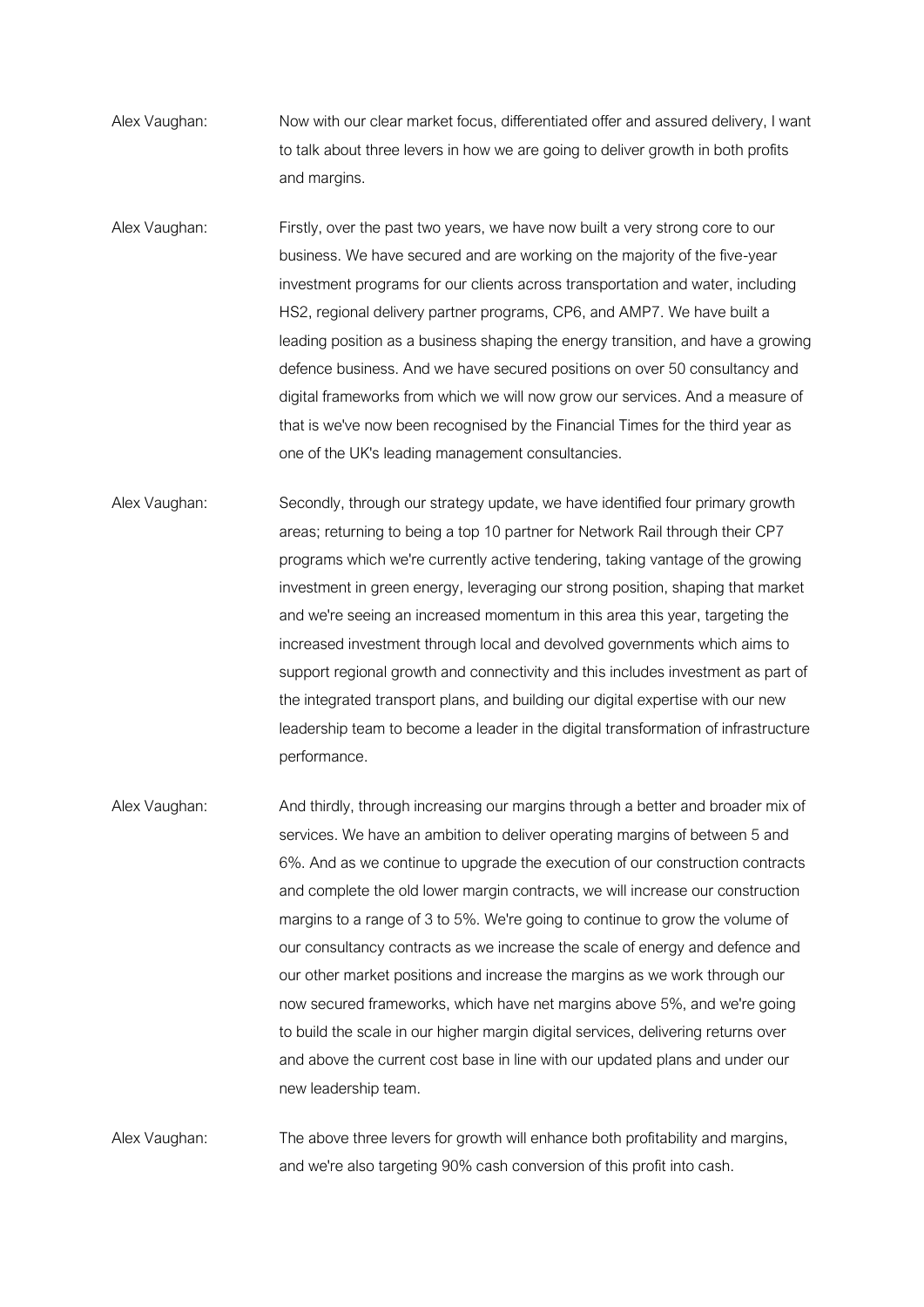- Alex Vaughan: So, coming back to where I started, our national infrastructure is facing enormous change with challenges that are more urgent than ever. We have purposefully positioned sales in those key markets where committed strategic investment is being made to meet critical national needs and where we can truly differentiate ourselves. Our clients in our chosen markets operate through underwritten and committed five year business plans, and importantly cost and secured positions on these investment programs to deliver pioneering solutions, to ensure that our clients achieve their business plan outcomes.
- Alex Vaughan: We are operating a strong and effective business and through our strategy, we have a significant opportunity to continue to drive profit growth and increase the value of costing. Thank you. And I wonder if we can open the lines for the Q and A.
- Call Operator: Thank you. Ladies and gentlemen, if you would like to ask a question, please signal it by pressing star one on your telephone keypad. If you're using a speakerphone, please make sure that your mute function is turned off to allow your signal to reach our equipment. Once again, that is star one for your questions today. Our first question today comes from Joe Brent from liberal. Please go ahead.

Joe Brent: Good morning. Good morning.

Alex Vaughan: Morning, Joe. Sorry. I thought ... It's Alex. How are you?

- Joe Brent: Very well, thank you. Three questions if I may. Firstly, could you tell us a little bit more about the water contract where you've made the 6 million provision and when it was signed? Secondly, could you tell us if that was a target cost reimbursable contract and kind of what target cost reimbursable means for you, because I think it does mean slightly different things to different people? And then thirdly, could we talk about the changing nature of highways work, which I think the national highways is now insourcing some and clear there are other opportunities coming out of it as well.
- Alex Vaughan: Okay. Well morning again, Joe. It's Alex, and thanks for that. So let me take those three in turns. So, the water contract, just the way we've decided to recognise the revenue on that contract. So, we've got on that contract one of our suppliers, there are questions around the design of what they delivered and whether it meets the outcome requirements. We are very confident that we've got roots to recover that money. However, just looking at IFRS 15 and how you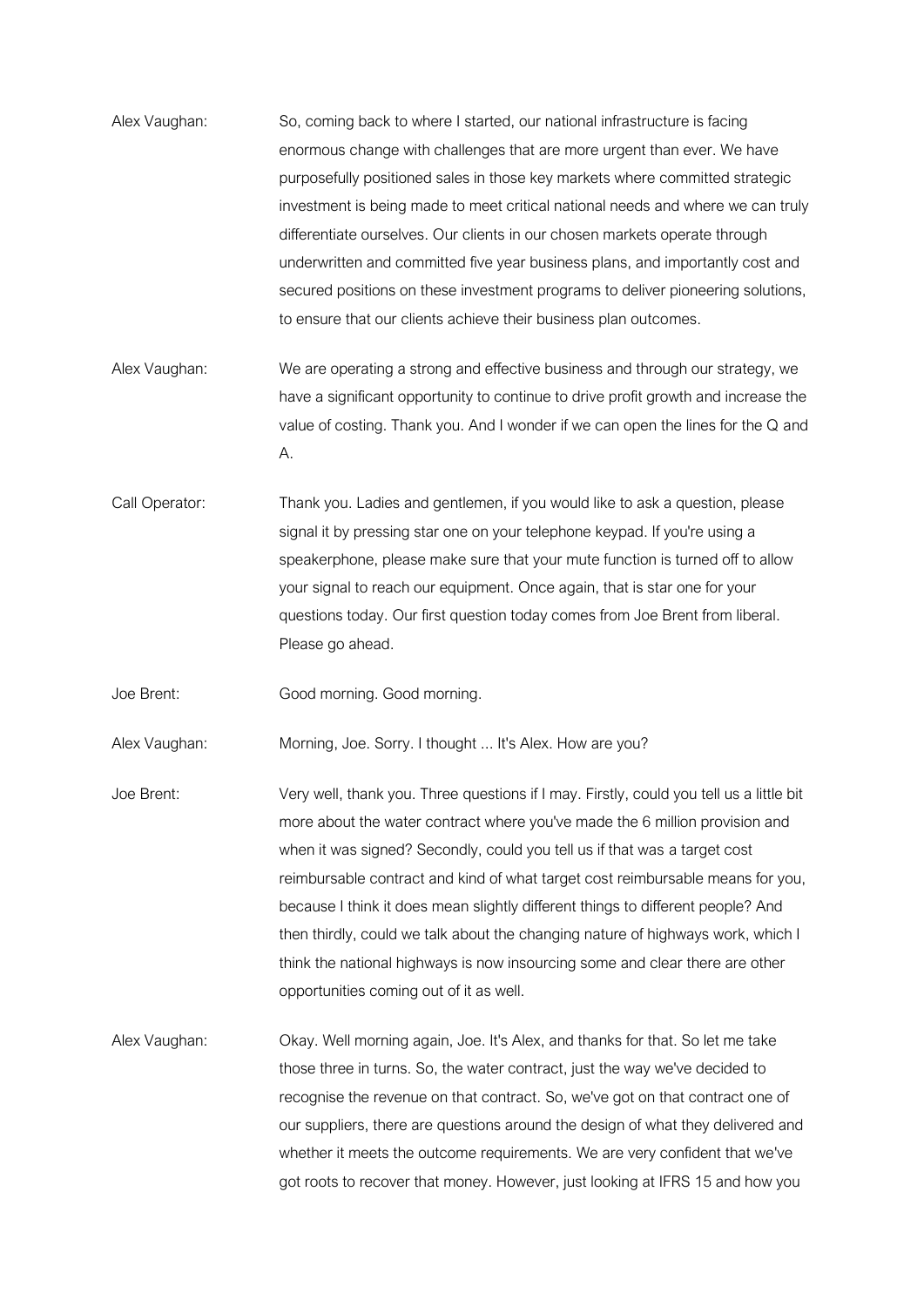would recognise the revenue, we've decided to make a provision for what we believe the risk to be. And I think as we've guided, we expect to recover the majority of that provision this year. So, we don't anticipate this being an issue that we'll be left with.

Alex Vaughan: This is a contract on a framework and it was entered into about three years ago. So, from an IFRS 15 point of view, we believe it's a very prudent way of recognising revenue. And we are very confident that will recover. So, it isn't an issue and it's not an issue in what we've been delivering.

- Alex Vaughan: If I come back to it is a target cost contract, so target cost contracts effectively, we work with the client. We develop a target cost that we believe will be the outturn cost for the contract. We then enter into that contract. We deliver that, we get paid our costs on a reimbursed basis monthly up to the level of that target. And then once you reach that target, if you are below it, in other words, your outturn cost is less than the target, then there will be some mechanism between us and the client that we share in the benefit of that.
- Alex Vaughan: And if the outturn cost is above that, then again, there's a mechanism that we share the downside pain on the outturn cost. Just to be very clear, we also have caps and collars on that pain. So, we don't have an open ended risk. We've got a pretty good way of controlling what the downside risk is on these contracts. So hopefully that gives you a feel for what costing talks about when we talk about target cost contracts.
- Alex Vaughan: Just looking at highway Sorry?

Joe Brent: I wanted to say the caps and collars are obviously critical. Critical for the management of the downside risk.

Alex Vaughan: Yeah. So, the contracts we are entering into, we have very conservative caps and collars under the contracts. So, we certainly don't have any open ended risks on that downside. And just to give you a feel about that concern of it's a direct link between risk and reward. So, what we're trying to do is have a much better balance between well, what risk are we taking and what reward are we getting? So that's certainly improved. And I think the construction playbook which you've talked about quite extensively Joe, has been a big influence in terms of setting those targets and setting those caps and collars.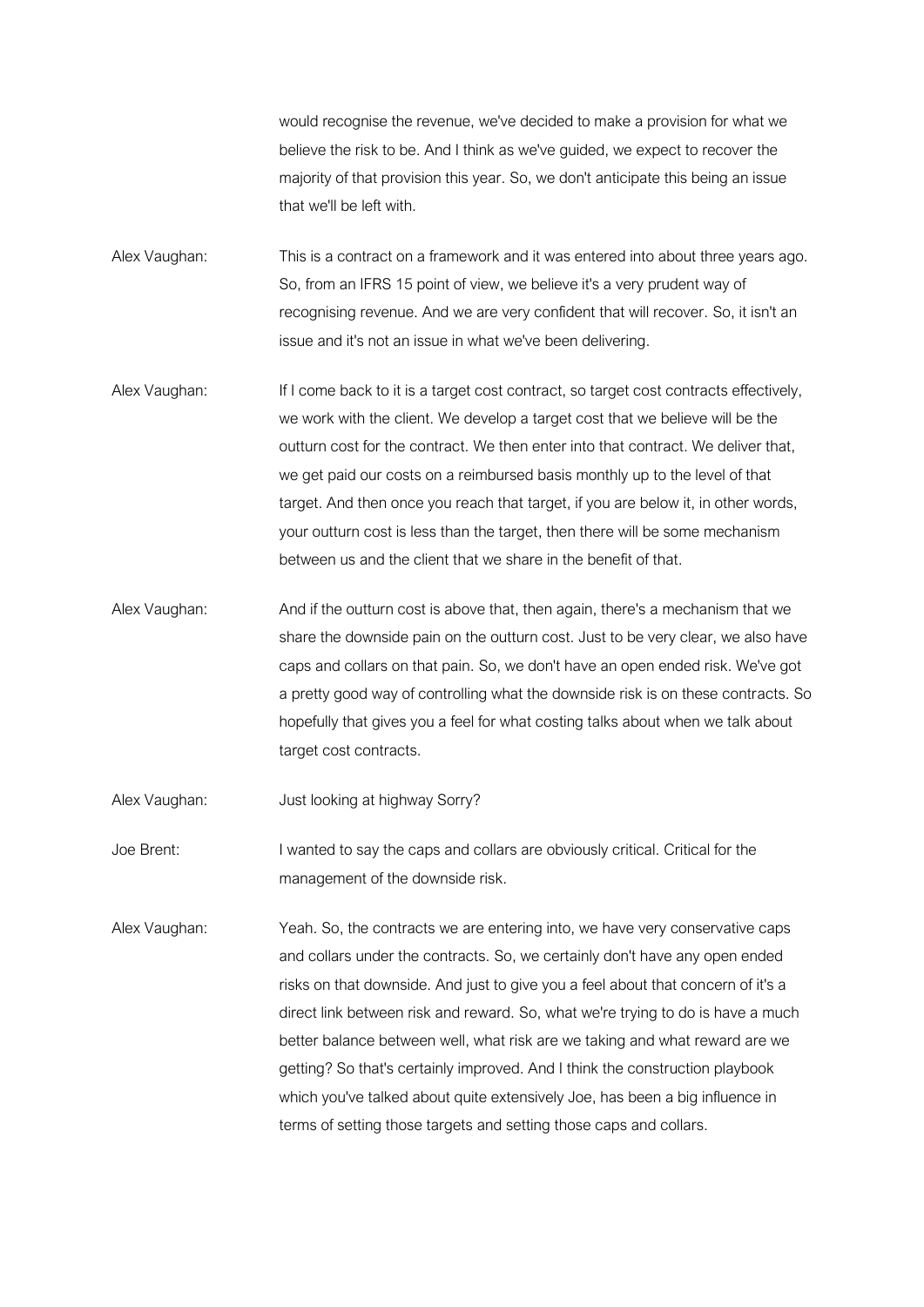- Alex Vaughan: If I can move to the changing nature of highway work, look, I think what's great is for two road investment strategies now, risk one risk two, national highways have now got five year budget programs and positively what they've done is appointed partners to work with them on their regional delivery strategies. So that's all of their road networks for the major upgrades and a lot of that is about improving connectivity, both for business and for the population to increase economic activity and improve the safety and resilience and performance of traveling on the road network. And those are 10 year programs and Costain has secured a place on that regional delivery program and on the smart motorway program as you know.
- Alex Vaughan: The way those contracts work is that we get selected on a performance basis. So based on your performance in delivering prior schemes, you then get allocated work under that framework. And we then develop a target cost for the scope of work with the client. We agree that target cost, and then we get appointed to then deliver that work. So that's the type of work we're involved in.
- Alex Vaughan: We are not involved in the highway maintenance work at the moment. And certainly, the highway maintenance work has changed significant where national highways are using more tier two suppliers as opposed to the tier one suppliers in the delivery of those frameworks. Does that answer your question, Joe?

Joe Brent: Absolutely. Thank you very much, indeed.

Alex Vaughan: Thank you.

Call Operator: Thank you. We now move on to our next question from Andrew Nussey from Peel Hunt. Please go ahead.

Andrew Nussey: Yeah. Good morning, everyone. A couple of questions from me please. First of all, in terms of rail, could you just give us a feel for where HS2 is in terms of ramp up and levels of activity? And then sort of in terms of Network Rail, Alex, you mentioned targeting CP7 opportunities. Could you just expand on that? Because I think historically, Costain has had exposure to major stations' upgrades and larger the projects, just kind of where you see the specific opportunities for Costain?

Andrew Nussey: And then just in terms of more broadly, you highlighted there's continuing margin dragging construction from older frameworks and contracts. Could you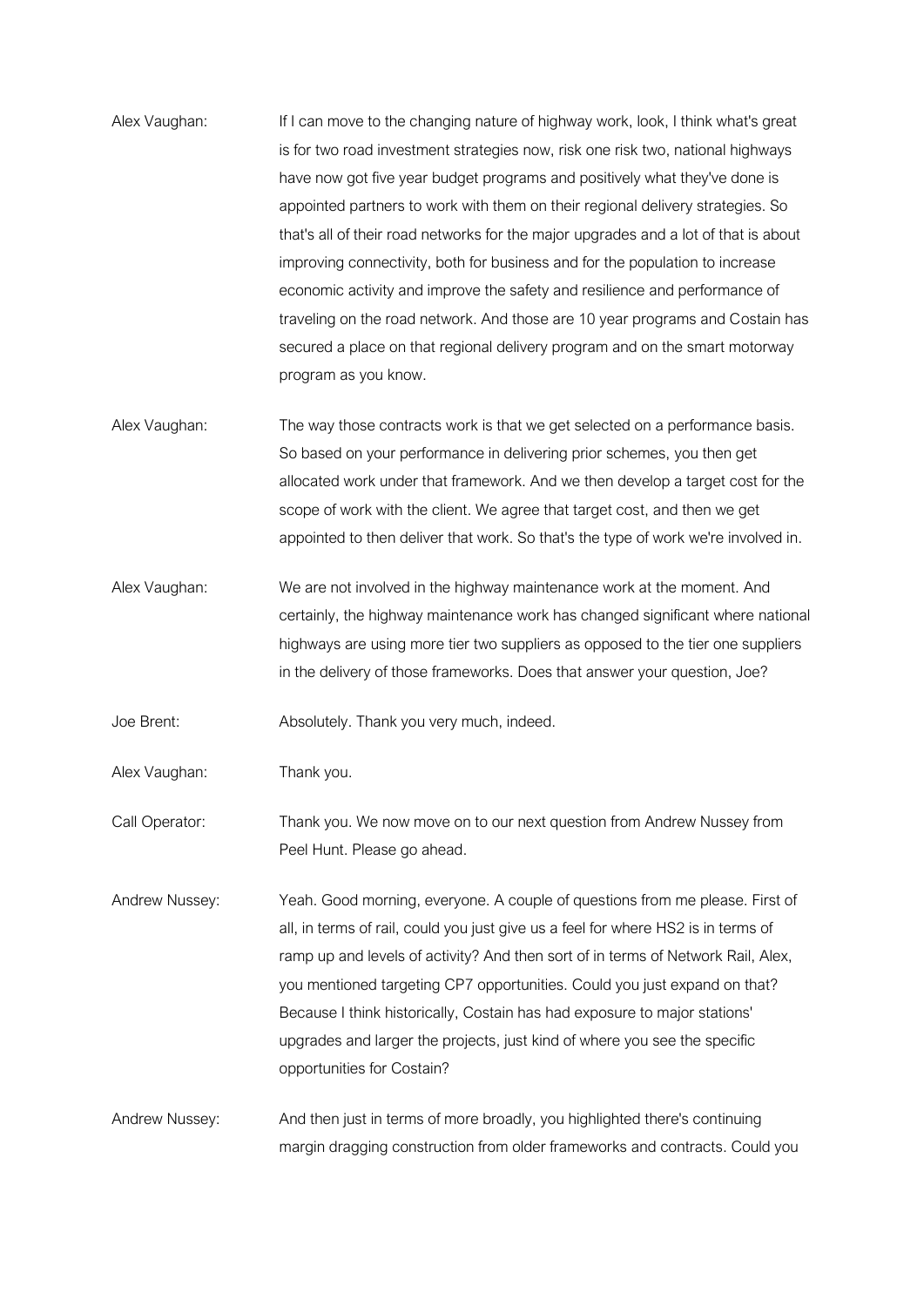just expand on that in terms of timelines in which they should start to drop out and be replaced with better margin activity, please?

Alex Vaughan: Okay. Well, good morning, Andrew. Good to speak to you. What I'll do is I'll take the first two of those, and then I'll ask Helen to respond to the margin drag question. So, look, if we come to rail and HS2, so our HS2 contract, we are now ramped up and operating probably at the peak level of output on that contract. And that's going to continue for at least another three years. So, we've got a lot of work. We're launching our tunnel boring machines this summer. So yeah, so certainly a lot of activity going on on the HS2 contracts. And as you know, for HS2, the enabling works contract that we've had will come to an end this year. So, we've had that contract whilst the main works contract has ramped up and we're also still advising the client on the hybrid bill works as well. And we're actively tendering three other contracts on HS2 at the moment. So, we'd look for that activity to continue you and to grow moving forward.

Alex Vaughan: Just on Network Rail, so you're absolutely right. Under CP5, control period five investment, Costain was extensively involved in London Bridge station, Redding station and then a lot of the overhead line electrification works. During CP6, there's been a lot less of that work. So, our volume of work with Network Rail has subsequently declined, but during CP6, we've been delivering Gatwick station and actually we've been doing a lot of consultancy work for them, helping them in their forward thinking and strategic plans of future network upgrades.

Alex Vaughan: And for CP7, we are targeting two regions; the south and the east. And those are going to be more of a framework type of procurement, so you'll be appointed for a five year framework and then you'll be delivering a number of schemes and upgrades through that framework. So that's where we want to target. And look at my ambition. We used to be, we used to be Network Rail's largest supplier predominantly because of the amount of work in CP5 that suited our capabilities. And I'd like to build us back to being certainly a top 10 supplier with Network Rail an important strategic client for us. Helen, can I hand it over to you?

Helen Willis: Sure. Morning, Andrew. So, on the margin drag question for complex program delivery, all of our new contracts, new and recent, as Alex said in this presentation, go through our OEM process and are operating as we would. With the new measures in place, there are some older contracts that are coming towards the end of their existence, call it that, so we have a margin drag. And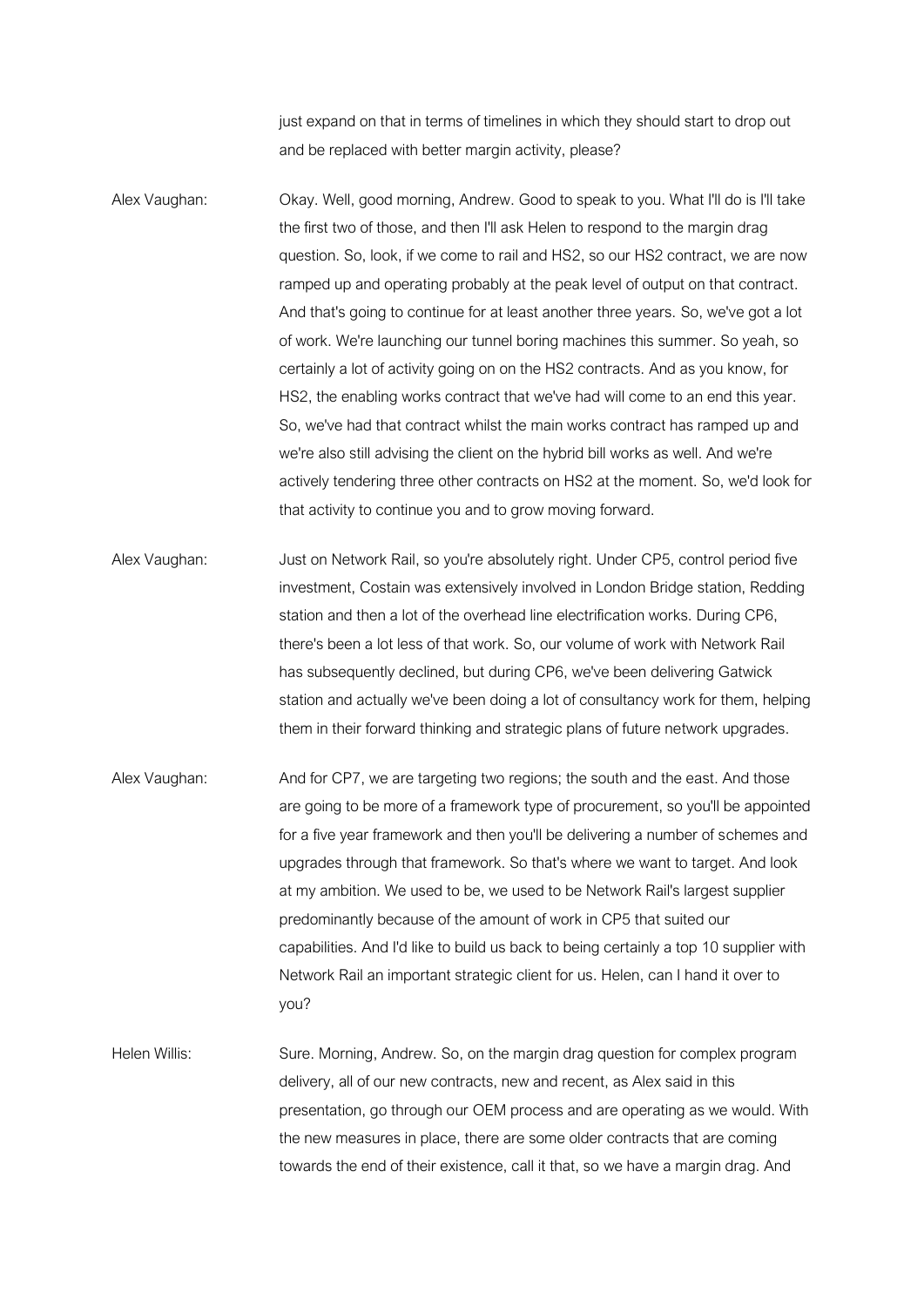so, for example, the like of Crossrail, so those are coming to an end. And I think by the end of this year, we will really rule most of those out. So, it's not much longer to go.

Helen Willis: And the focus is absolutely on OEM, making sure we initiate contracts well and we monitor them well through their life. And that's where all focus is. Does that answer your question?

Andrew Nussey: Okay, great. That makes sense. Yep. Thank you.

Call Operator: Thank you. We now move on to Jonny Coubrough from Numis with our next question. Please go ahead.

- Jonny Coubrough: Good morning. Thanks for taking my questions. Two for me, please. Firstly, a broader question around the strategy update. I'd just be grateful if you could bridge for us how we should expect that 5 to 6% group EBIT margin ambition would be delivered in terms of the mix of business between the three and a half percent OEM margin business and then 5% consultancy in digital. And then also, I think you pulled out that the consultancy in digital target more margins should be about 5%. Just keen to hear, I mean, that seems to be a bit lower than the level set up of 8%. So, I'd be grateful if you give a bit of detail around what's driving that. And then the other question would be on natural resources and interest here. What costs have increased in that division chip sharing year? Thanks very much.
- Alex Vaughan: Okay, so morning, Johnny. I'll take the first two and then I'll let Helen do the natural resources one. So, look, just on the strategy update, so look, what we wanted to do last year was stress test the hypothesis that we had that the government investment and private investment going into our markets and the challenges the clients were focused on and what they wanted to achieve, did that give us ample opportunity to significantly grow the business and its returns? And the outcome of that update, and we stress test and we looked at all the other markets, ranked those, came back and said yes, and as you've said, we've put together a consistent strategy, but with clearer focus now to deliver those 5% to 6% margins.
- Alex Vaughan: So, as I outlined in the presentation just now, there are three real growth drivers for Costain coming up the strategy. One is to leverage the position that we've worked hard on over the last two years to build. So, we are secured on a significant number of long-term frameworks that give us at least another five to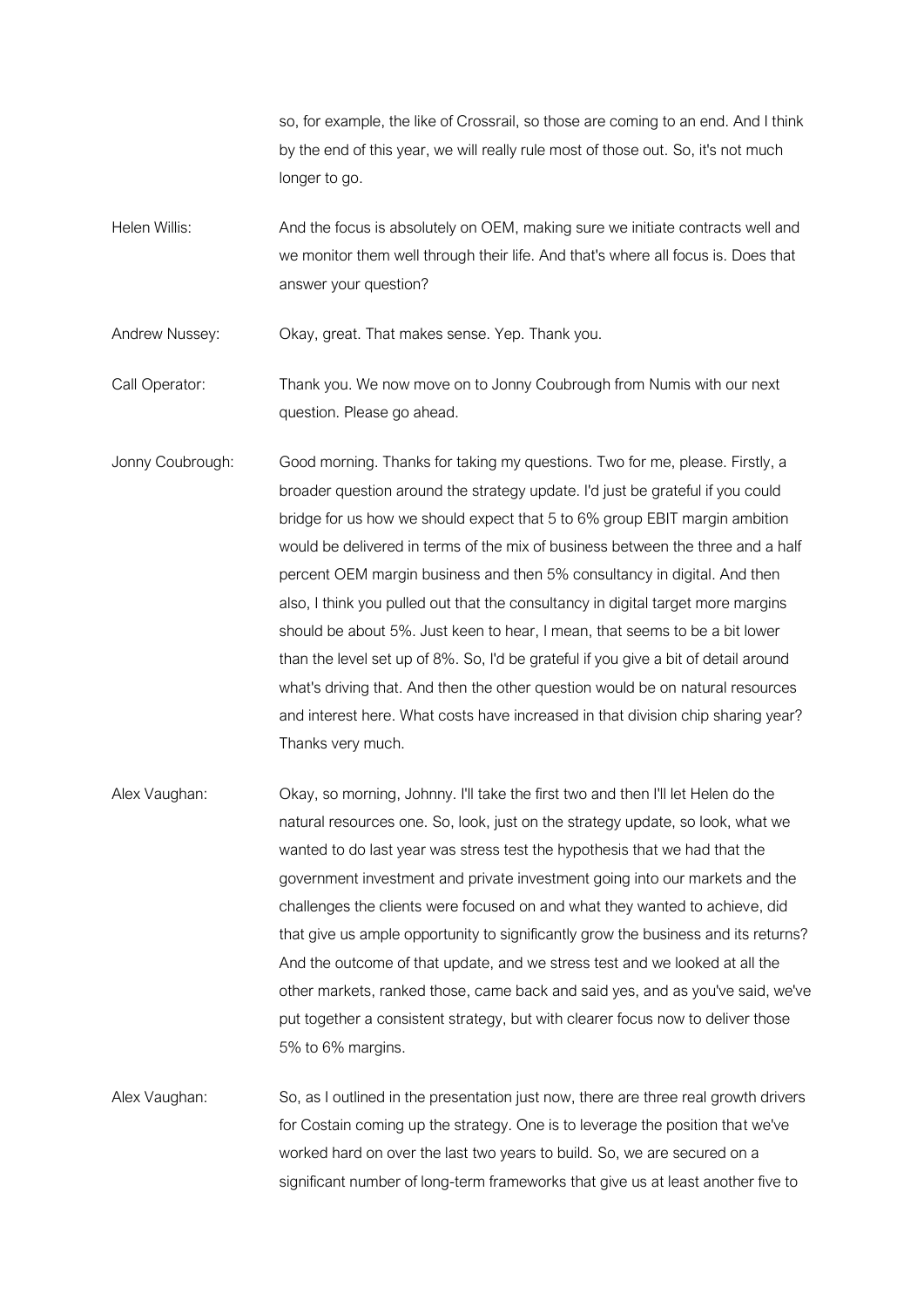eight years visibility and work, as well as the 50 consultancy and digital frameworks that we've worked really hard to win. And I think that's a tremendous success. To grow our digital and consultancy services we need to, we needed to get on those frameworks, and we're now on those frameworks with our clients. And that's great. So, we've got a plan to grow our construction activities, and as Helen said just now, through the OEM, we're seeing the margins on that work going up and we're confident that we'll be able to deliver in the 3% to 5% range for the construction activities.

- Alex Vaughan: And then on the consultancy in digital, we've just highlighted that as being above 5% and that's quite variable. It will certainly be, and that's a net return, and we certainly see that being significant. There's a significant range above 5%. So, some of the consultancy services that we are providing are earning significantly ahead of that, into double digit net margins. And certainly, we'd be looking for a lot of our digital services, certainly where it is more data-based services as opposed to product services. So, product services in digital will be at a lower margin, but then where it's data-led services and we're providing some of those at the moment, they'll be at much higher margins.
- Alex Vaughan: So that's how the strategy, so I think what's positive coming out of the strategy, we've got real confidence in what the clients are going to spend, where they're going to spend it. Last month I had 10 meetings with the chief executives of some of our major clients and we really understand where they're going to spend the money, what the propensity is to buy, and that's reinforced the strategy that we've got. We've made really good progress in securing positions and building our capability and it's now about delivering it. And we're very confident that we'll be delivering group operating margins of between 5% and 6%.

Alex Vaughan: Helen, can I hand over to you on the natural resources?

Helen Willis: Sure. Morning, Johnny. So natural resources results are clearly not where we would like it to be. So, a loss of 2.6 for the year. I think there's a couple of important factors to consider there. One is the provision that Alex referenced just a while ago in one of Joe's questions. So, the provision of 6.2 million pounds leading to the loss of 2.6 from the supplier design issue that we were just explaining. We are confident that we'll get a significant proportion of that back and therefore you should consider that it's an imbalance, I guess, between having to take the provision on cost before we can recognise the asset that will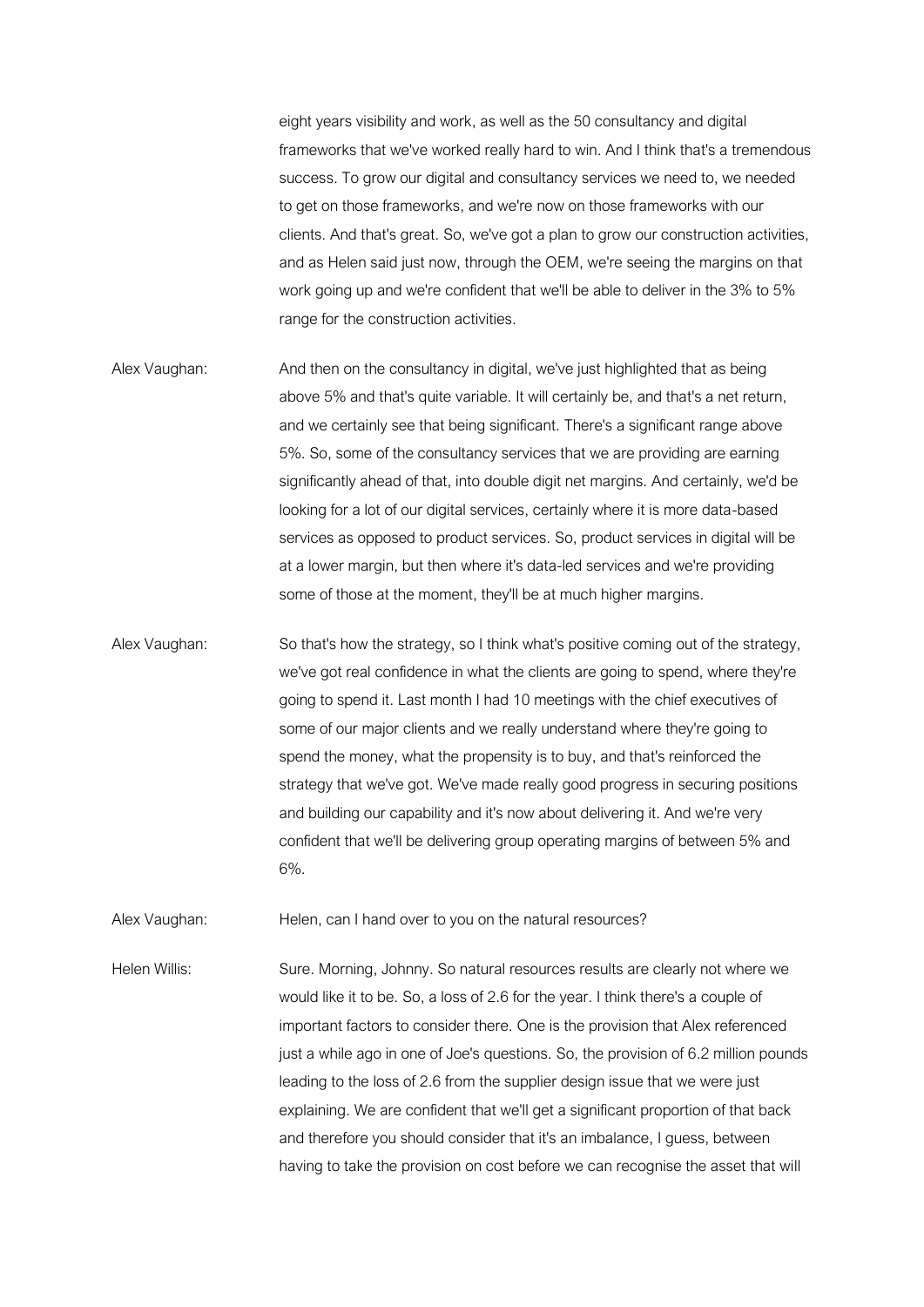be resulting during next year. So, 2.6, consider some portion of that to add back, it takes, I think, a more underlying position into profits.

- Helen Willis: We did talk at the half year on the slow start for water and energy. And we're certainly seeing energy coming back in the second half as we expected and really good momentum coming into 2022. It's all consultancy and we are busy with agencies, in fact, to fill the demand. So that's going really well. The water sector, the clients will need to ramp up their spend on amp seven. We anticipate that that will grow through '22 and in fact, the second half was slightly better.
- Helen Willis: So, I guess three main factors within the results for the year and we continue to drive that business part with new leadership and hope for a more successful 2022.

Alex Vaughan: Okay Johnny.

Call Operator: Thank you. If there are no further telephone questions, I would like to hand the call over to take any questions from the webcast.

- Scott Bannerman: Thanks very much for that. We've had a number of questions from the webcast. The first question is from Terry Sweeney. The dividend policy indicates earnings cover of three times. Is it reasonable to expect this to apply from 2022 onwards given the completion of all legacy issues and the net cash position of over 75 million after payment of the P&H liability in early 2022?
- Helen Willis: So, good morning, Terry, I'll take that question. So yes, we've restated our dividend policy as of three times, as you say. For us, what's really important is the strength of the balance sheet, as well as our ability to invest in the growth of the business. And having suffered the payment to Peter & Hunting at the beginning of the year, we really feel that we need to take a cautious approach here to make sure that we bolster the strength of the balance sheet, unless the options open for ourselves to invest.
- Helen Willis: I think important to underline here that our balance sheet is not an impediment to tendering. We're busy tendering and pre-qualifying for the bids that we would like to be involved in. So, keeping that strength in that balance sheet really important for us, but we recognise the importance of the dividends, and we'll keep under review when is the right time for us to reinstate with those considerations in mind.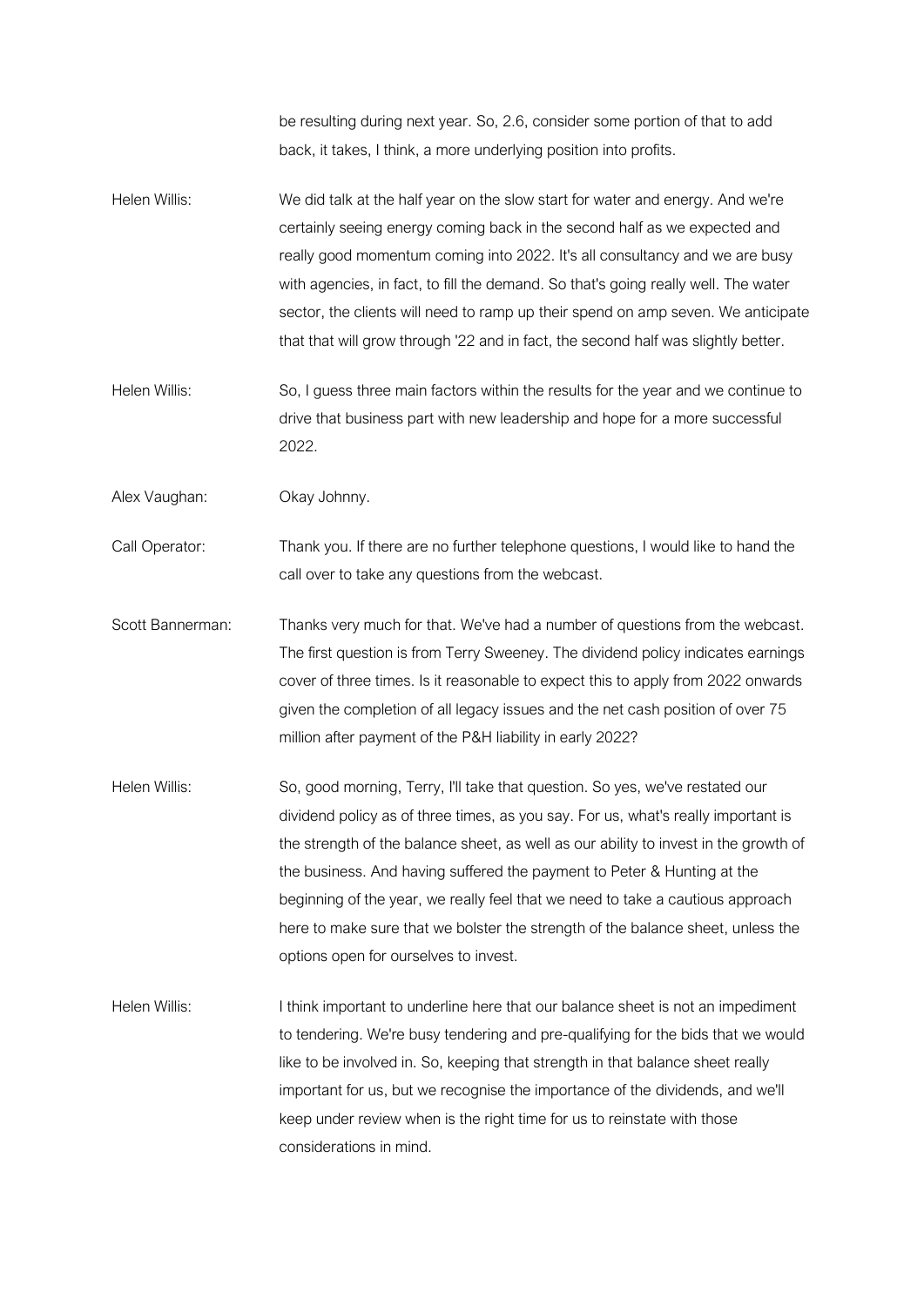- Scott Bannerman: Sweet. Thank you for that, Helen. Next question is from Jonathan Makin. How are Costain mitigating inflation risk? Are you looking to incorporate inflation adjustment clauses in contracts for example?
- Alex Vaughan: Okay. Well, I'll take this. So, thank you, Jonathan, for the question, a very important question. Look, inflation risk is a combination of Brexit and the bounce back from the pandemic, and now the very sad situation in Ukraine, which we all hope is resolved very quickly, is creating a challenge in the marketplace. It's about labour availability. It's about material availability, and it's now massively about energy prices. And the way that we're dialling into this is that it's about greater collaboration.
- Alex Vaughan: So what we learned from the pandemic is actually by collaborating and getting a lot closer with clients and suppliers, we can deliver great services in a very different way and we're using that learning and that experience and the relationships that we've honed to work with our clients to come up with new approaches to achieve the outcomes they need that allows us to offset and manage some of those inflation risks. So, this isn't a problem we're just giving to the clients, we are actively working with them to try and mitigate it the best we can. And I think we're really helped in doing that because a lot of the work we've got, we've got long-term visibility. So, we've got the ability to work with our supply chain and our clients well ahead of the curve and really think about how we're going to mitigate some of these costs.
- Alex Vaughan: But just coming to the protections that we have under our contract. So, the majority of our contracts have provision to protect us from the escalation and inflation, which is good. And on the other contracts where we agree a target cost, then obviously those tend to be shorter-term contracts where we built in allowances and risks into those contracts to be able to cover these costs. So, I think it's a more holistic approach to working with clients because we've got to achieve the outcomes for the best possible value possible and that's what everyone's working really hard on, but thank you for the question, Jonathan.
- Scott Bannerman: Thanks very much, Alex. We've got our final question from Andrew Blain for Investec. Please can you give us an update on the latest situation regarding smart motorways and the implications for the order book?
- Alex Vaughan: Okay. Morning, Andrew. Thank you for your question. So smart motorway program. So, look, it's been publicly broadcast. So, obviously the government